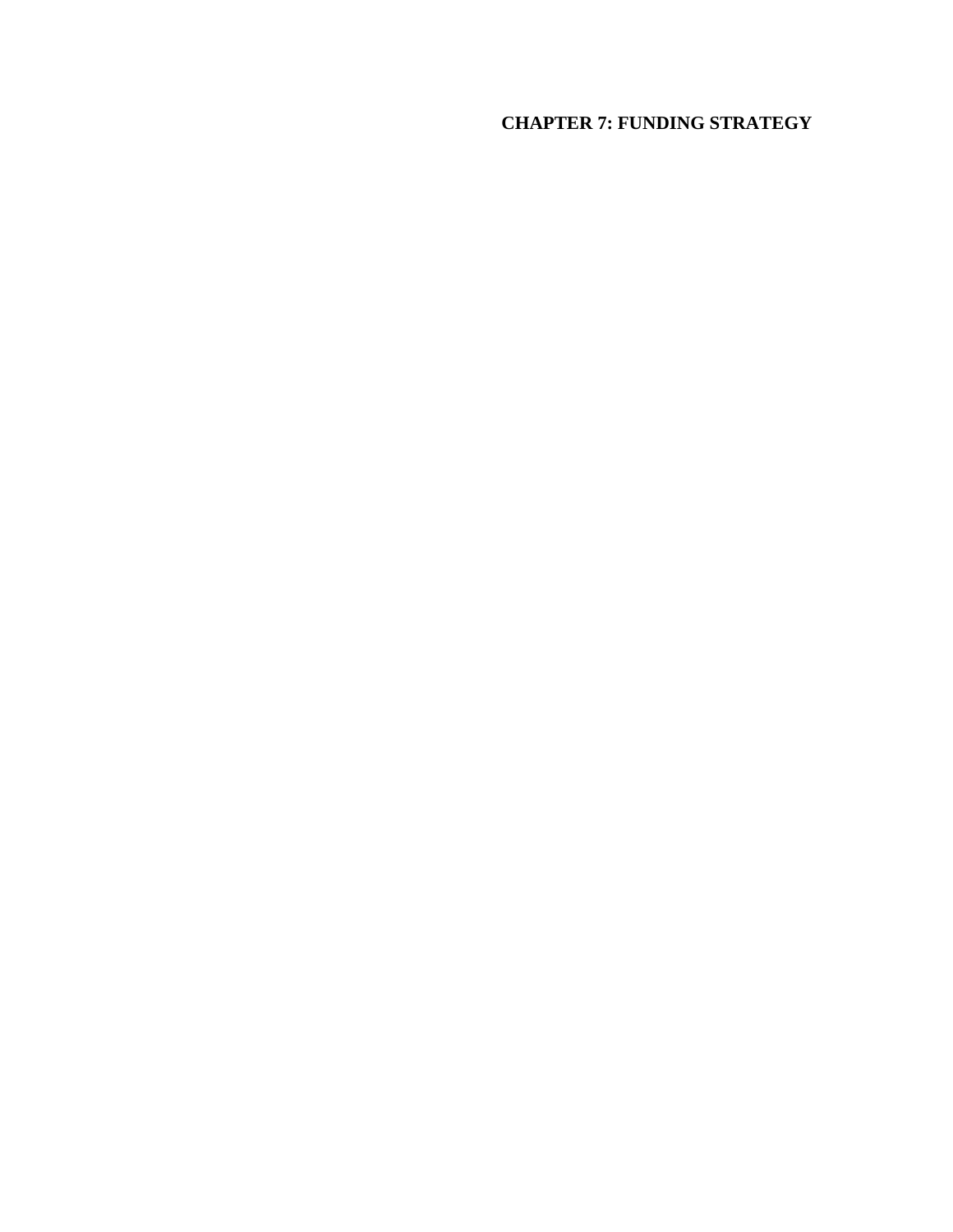## **Chapter 7: Funding Strategy**

## **Introduction**

This chapter discusses a funding strategy for supporting the initial ten years of implementation of the Plan. The chapter begins with a discussion of current governmental spending by federal, state, and local agencies on salmon recovery projects and programs, identifying \$11 million per year in current spending through these sources. A brief discussion of costs follows; as noted elsewhere in this chapter, total costs to implement the WRIA 8 plan in its first ten years may exceed \$100 million. Fundraising options are then presented at a variety of funding levels, including the continuation of status quo or "base" levels, an increase of thirty percent (to \$15.6 million/yr), and an increase of fifty percent (to \$17.3 million), the option preferred by the WRIA 8 Steering Committee.

The chapter continues with an analysis of the capacity to fund implementation of the plan at the three funding levels. Only the base plus 50 percent option meets the Steering Committee's desired level of effort for plan implementation. The chapter concludes with an analysis of the challenges and actions needed to reach the preferred funding level, identifying strategies for maintaining and increasing funding from all levels of government. The strategy includes consideration of new funding sources at the regional and statewide levels.

This chapter was drafted by Evergreen Funding Consultants on contract to WRIA 8 governments. The content was developed in close coordination with the WRIA 8 Steering Committee and the Adaptive Management Work Group.

## **Current Spending on Salmon Recovery in WRIA 8**

The most direct indicator of the capacity to fund the salmon recovery plan in WRIA 8 may be the level of current spending, provided there is a clear understanding of the uncertain durability of specific current sources of funding. An assessment of current spending on salmon recovery projects and programs in WRIA 8 was conducted in preparation of this chapter. A number of caveats are appropriate in understanding the findings of this effort:

- The analysis is intended to capture spending that is focused on and has direct benefits to salmon
- Spending on projects and programs with indirect benefits to salmon, such as water quality facilities for new roads, was not included
- Spending that is required as a condition of permitting, either as mitigation for an environmental impact or as part of an approved Habitat Conservation Plan, is not included
- The assessment captures spending by local governments only
- The assessment of capital funding is more inclusive and comprehensive than that for non-capital purposes such as watershed coordination and monitoring
- Spending levels are imprecise due to the brief nature of the analysis and the difficulty of distinguishing salmon benefits from other environmental benefits.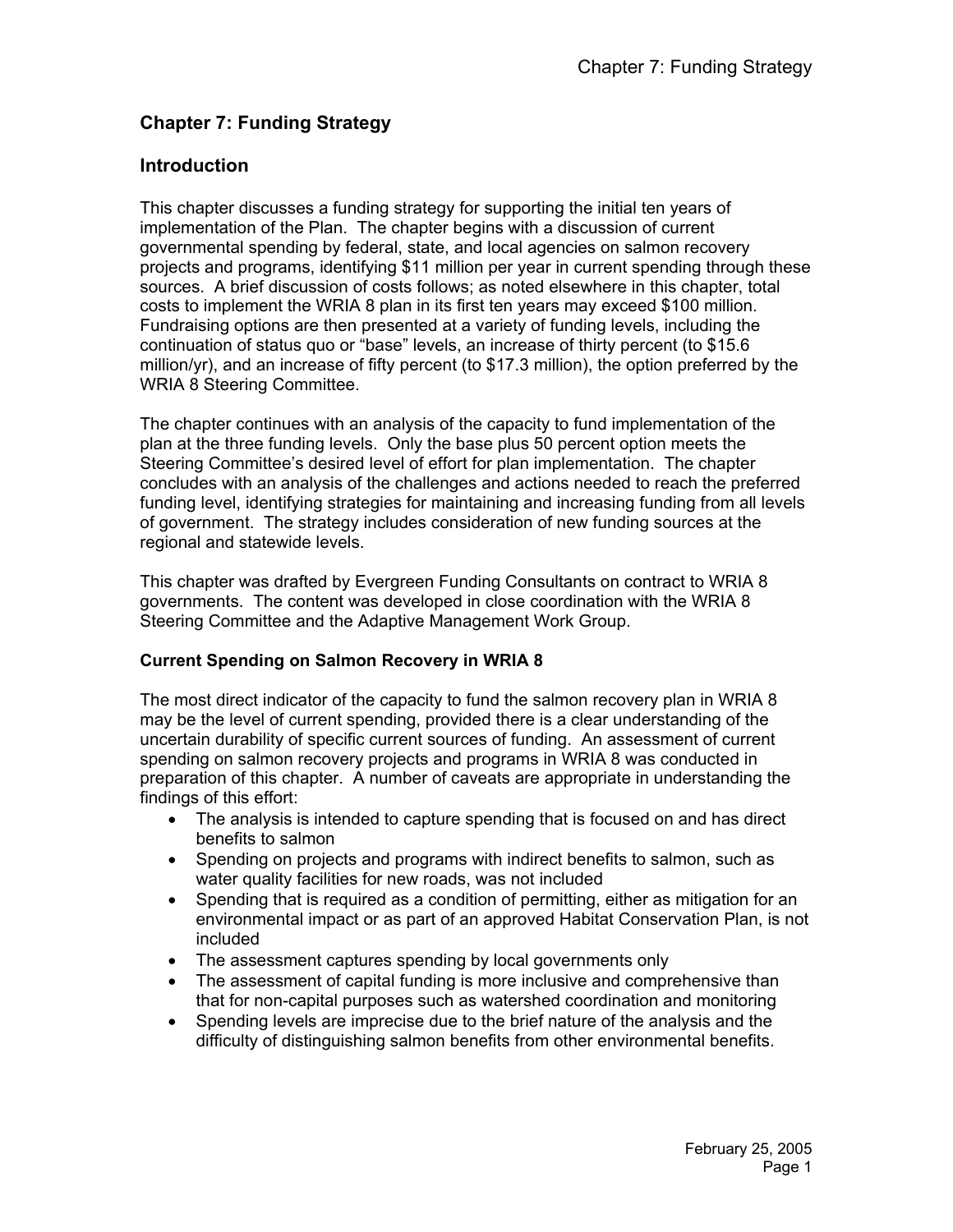While this analysis therefore captures only a subset of spending that has some benefit to salmon, it is a reasonable indicator of the current funding capacity of WRIA 8 jurisdictions and serves as an appropriate reference point for the analysis of options for future funding.

To summarize the major findings of this assessment:

- 1. Current spending levels in WRIA 8 from all sources are estimated at \$11.6 million per year;
- 2. Spending on capital salmon recovery projects is provided principally from local and regional sources that comprise approximately 71% of total funding, with the remainder from federal (19%) and state (10%) sources.
- 3. Most local/regional funding is being raised from utility revenues in King County, Seattle, Bellevue, Snohomish County, and suburban cities as well as regional conservation taxes and fees (King County Conservation Futures Tax, King Conservation District assessment). Current expense and other local sources are used less frequently.
- 4. Principal state and federal sources include the Salmon Recovery Funding Board (state and federal), Army Corps of Engineers ecosystem restoration programs (federal), Section Six funding through the US Fish and Wildlife Service (federal), Aquatic Lands Enhancement Account funding (state), and Washington Wildlife and Recreation Program funding (state).

A more detailed description of local, federal, and state spending on salmon recovery activities in WRIA 8 follows. Tribal governments are also working to improve Chinook population health in WRIA 8; however, their expenditures were not included in this analysis.

## **Local Government Funding**

- *Local government public works and capital projects*: Local jurisdictions in King and Snohomish Counties spend approximately \$4-6 million per year from their capital budgets on projects such as fish passage, riparian restoration, instream and offchannel improvements, and estuary and nearshore restoration. The largest share comes from King County, Seattle, Bellevue, and Renton.
- *King County Conservation Futures*: This component of King County property taxes provides annual funding for open space conservation. For the past few years, an average of approximately \$2.5 million has been spent on salmon-related projects in WRIA 8. (Includes Cedar River Legacy directed funds.)
- *King Conservation District*: This property tax source generates approximately \$630,000 for King County jurisdictions in WRIA 8.
- *WRIA 8 Interlocal Agreement*: Revenues from this agreement among WRIA 8 local governments provide \$500,000 annually to fund watershed planning for salmon conservation.
- *Locally-funded grant programs*: King County's Community Salmon Fund partnership, WaterWorks program, and several other small grant programs provide \$1-200,000 annually to fund smaller projects in WRIA 8.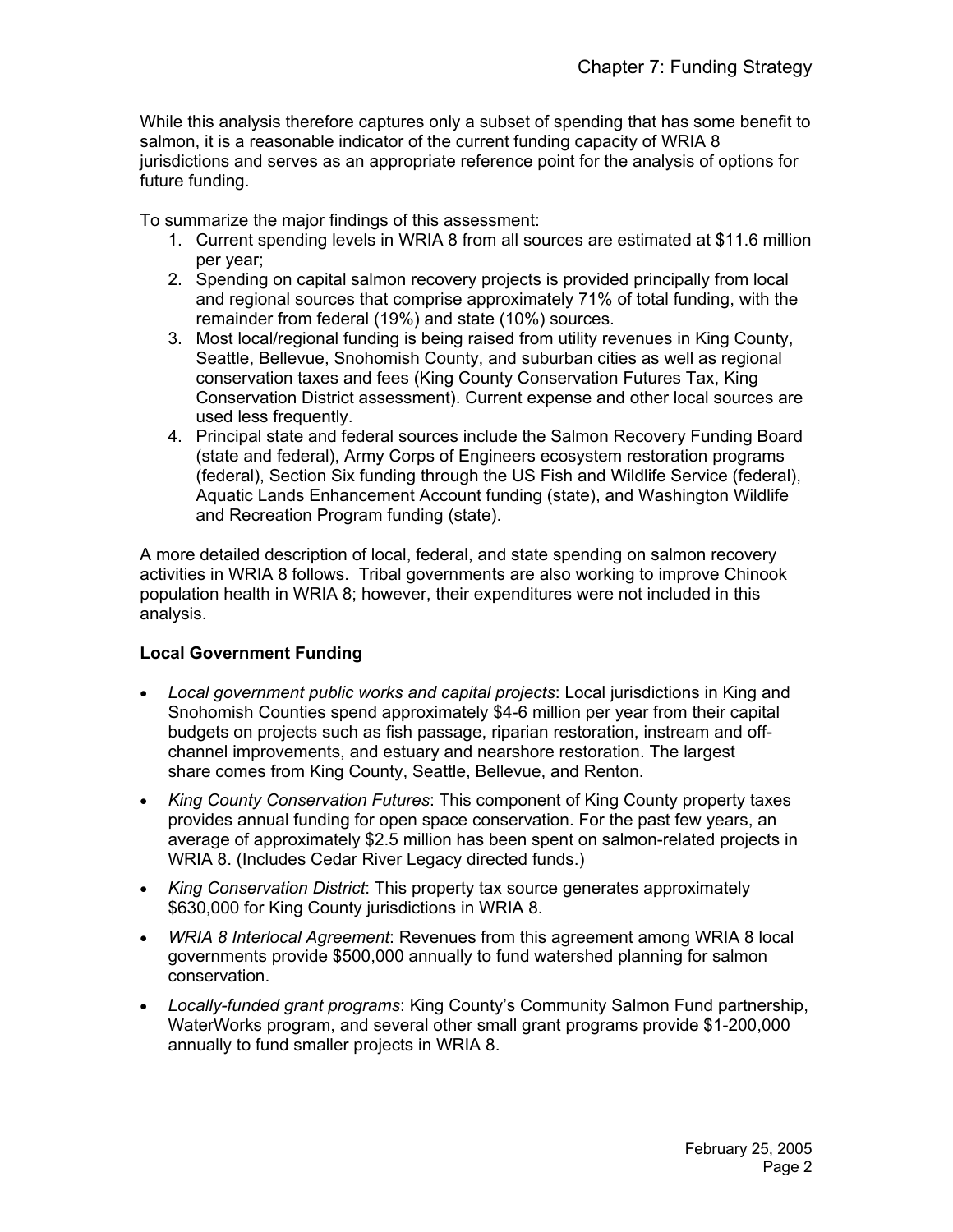• *Local operating funds for ongoing watershed activities*: Local jurisdictions fund staff through operating budgets for ongoing projects and programs including research and monitoring (e.g., normative flows and coho pre-spawn mortality studies, ongoing water quality and fish monitoring), outreach and education (e.g., outreach publications, basin and watershed stewards, volunteer coordination), regulation and permitting, and planning. This funding totals more than \$1 million per year but is difficult to calculate more precisely given that most staff have a mix of WRIA and non-WRIA responsibilities.

## **Federal Funding**

- *Salmon Recovery Funding Board (SRFB)*: The SRFB provides \$500,000-\$1 million a year for habitat projects in WRIA 8 (approximately 2/3 of SRFB funds are from federal sources, 1/3 from state sources).
- *Other federal grant and incentive programs*: North American Wetlands Conservation Act grants (NAWCA), Cooperative Endangered Species Conservation Fund, Conservation Reserve Enhancement Program, etc. occasionally fund projects in the WRIA, but program funders do not allocate dollars strategically to WRIA 8 priorities. In all, these programs may contribute several hundred thousand to \$1 million (e.g., \$1.5 million to Seattle Public Utilities last year for Cedar acquisitions through the Cooperative Endangered Species Fund). This figure does not include federal Forest Legacy dollars in WRIA 8, which is a significant and reliable sum but is focused on headwaters areas rather than WRIA mainstem priorities.
- *U.S. Army Corps of Engineers*: The Corps provides study funding for the Lake Washington/Ship Canal General Investigation and project funding through 206 and 1135 continuing authorities. This represents about \$300-500,000 per year.
- *National Fish and Wildlife Foundation*: \$100-200,000 each year for Community Salmon Fund projects and Washington Salmon grants.
- *Technical assistance, monitoring from federal agencies:* National Marine Fisheries Service, U.S. Fish and Wildlife Service, U.S. Geological Survey, Army Corps of Engineers. This is difficult to quantify.

## **State Funding**

- *Salmon Recovery Funding Board:* The state provides up to a third of the SRFB funds mentioned above (most WRIA 8 SRFB projects have been implemented using federal funds).
- *Other state grant programs*: Washington's Aquatic Lands Enhancement Account (ALEA), Washington Wildlife and Recreation Program (WWRP), Public Involvement and Education fund, and the Centennial Clean Water Fund (CCWF) all fund occasional projects in the WRIA. Between ALEA, WWRP, and CCWF, about \$500,000-\$1 million a year go to salmon projects in WRIA 8, but these are not always for WRIA priorities.
- *Lead Entity and RFEG funding:* State agencies provide \$60,000 for the WRIA 8 lead entity and \$100k in funding for the Mid-Sound Salmon Enhancement Group, the majority of whose projects take place in WRIA 9.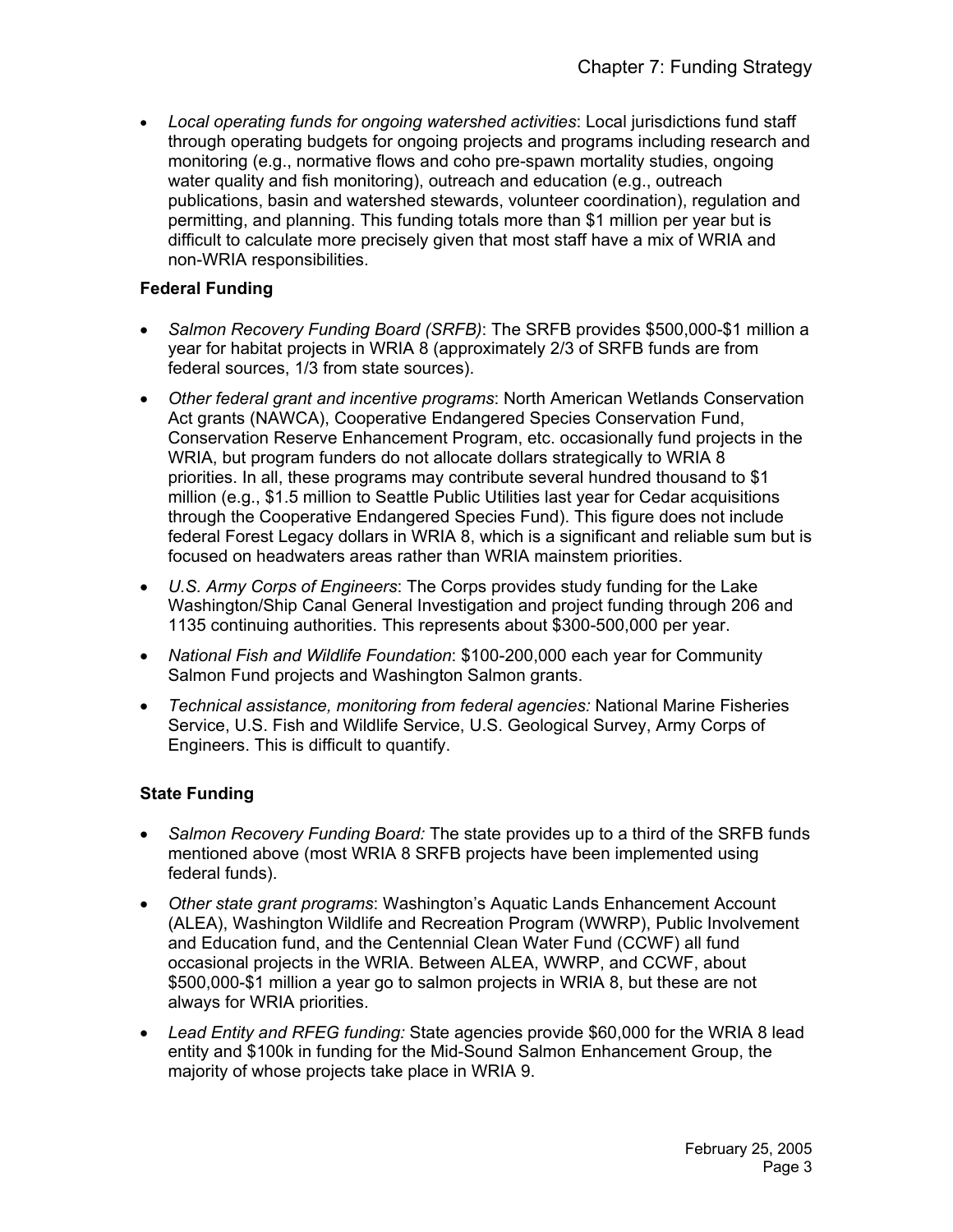- *Hatchery retrofits:* Occasional funding for hatchery repairs and upgrades. In the last biennium, for example, the state spent several million on the Issaquah hatchery.
- *Technical assistance, monitoring, watershed stewards* from state agencies like Washington Department of Fish and Wildlife and Department of Ecology.

Fig 7-1 illustrates the major sources of local, federal, and state funding for salmon recovery in WRIA 8, a total of about \$11-13 million. The chart does not include staffing and technical assistance at the local, state, or federal levels, which is difficult to quantify but may represent an additional \$1-2 million. It also does not include state hatchery funding.

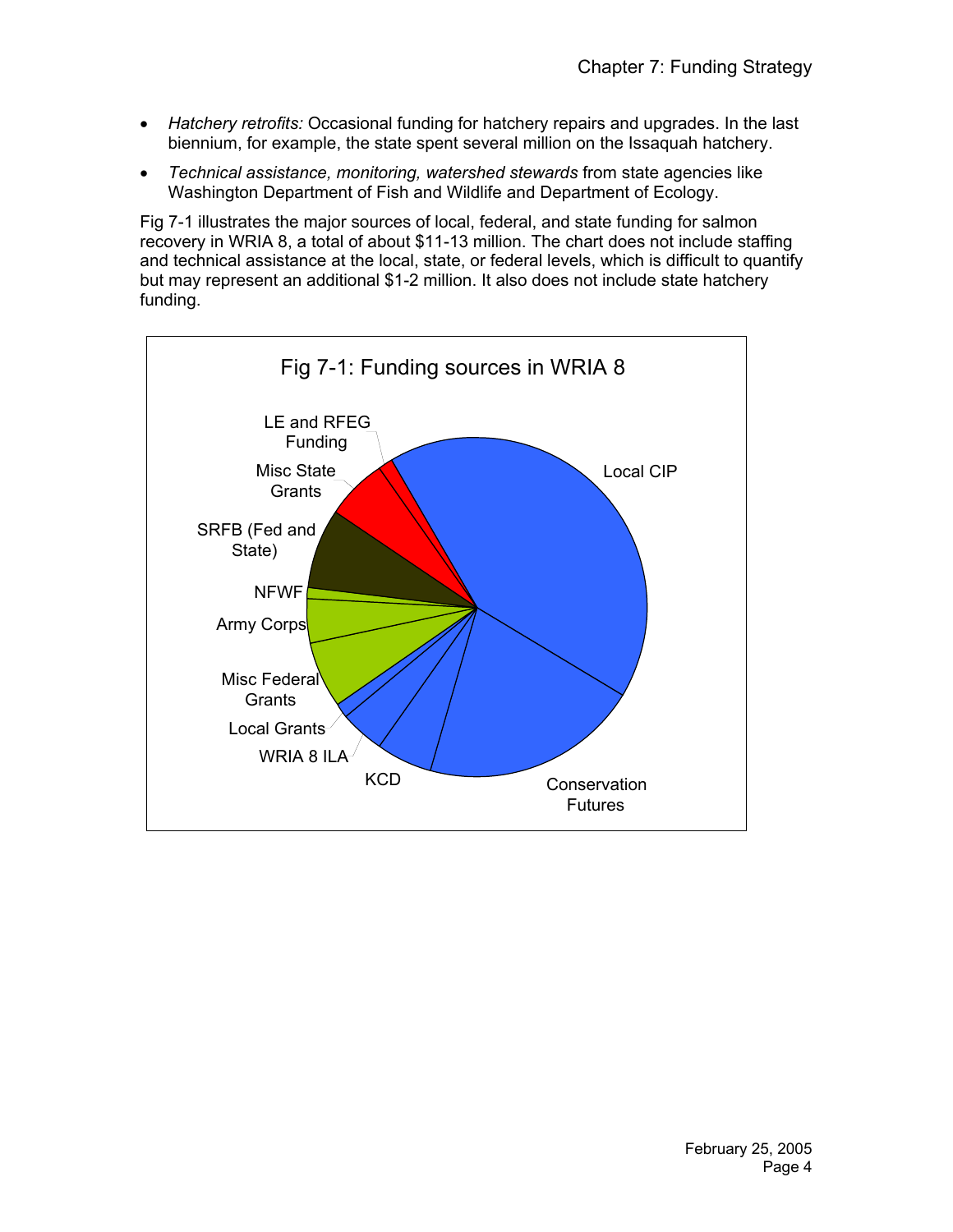## **Costs of the WRIA 8 Chinook Salmon Plan**

The Steering Committee is recommending that local governments and other entities participate in plan implementation in three areas: continued regional collaboration, implementation of site-specific and landscape-level actions, and monitoring the results of actions to gauge progress. Each of these areas is discussed in great detail in other chapters where cost estimates are also provided. Continued collaboration at the regional level is discussed in Chapter 2; expectations for monitoring costs are outlined in Chapter 6; and preliminary cost estimates for actions in the Start-list are provided in Chapter 9.

At this stage of the process, estimated costs are based on a conceptual level of understanding of actions. This conceptual level of understanding will evolve over time to a more precise reality as public comment and local government feedback are incorporated into the plan and the results of the Treatment phase of the Ecosystem Diagnosis and Treatment model further refine priorities. Then cost estimates will need to be further refined as well to provide more accurate information.

The purpose of the preliminary cost estimates of the start-list is to provide "ballpark" costs, not actual costs, for implementation of a subset of the actions. These estimated costs are a starting point for planning numbers that could be used by decision makers within the context of overall funding plans. The cost estimates are subject to further – potentially substantial – revision as additional information regarding project scope, design and other factors becomes available.

Due to information and time constraints, reconciliation of start-list financial needs with levels of funding recommended in this chapter has not been initiated. The Steering Committee has recommended a ten-year timeframe for implementation. However, at this time no recommendations or decisions have been made about specific annual priorities regarding which Start-list actions should be implemented each year, or exactly how many actions should be accomplished in the next ten years. This information gap limits efforts to develop precise annual cost estimates for the ten-year plan implementation timeframe.

It should be noted that the desired level of effort is not based on the number and type of actions that would need to be implemented annually to achieve a specific level of salmon response. Additional information about needed level of effort to achieve a specific level of salmon response may become available through the adaptive management process and the treatment phase of EDT.

## **Options for Future Funding Levels**

## **Steering Committee Direction on Funding**

The WRIA 8 Steering Committee discussed funding levels at several meetings from April to September 2004 and advised staff of their preferences in several key areas:

Funding level: At the April meeting, the WRIA 8 Steering Committee expressed strong support for continued funding of salmon recovery actions at or above current funding levels, estimated at \$8 million per year from local and regional sources and an additional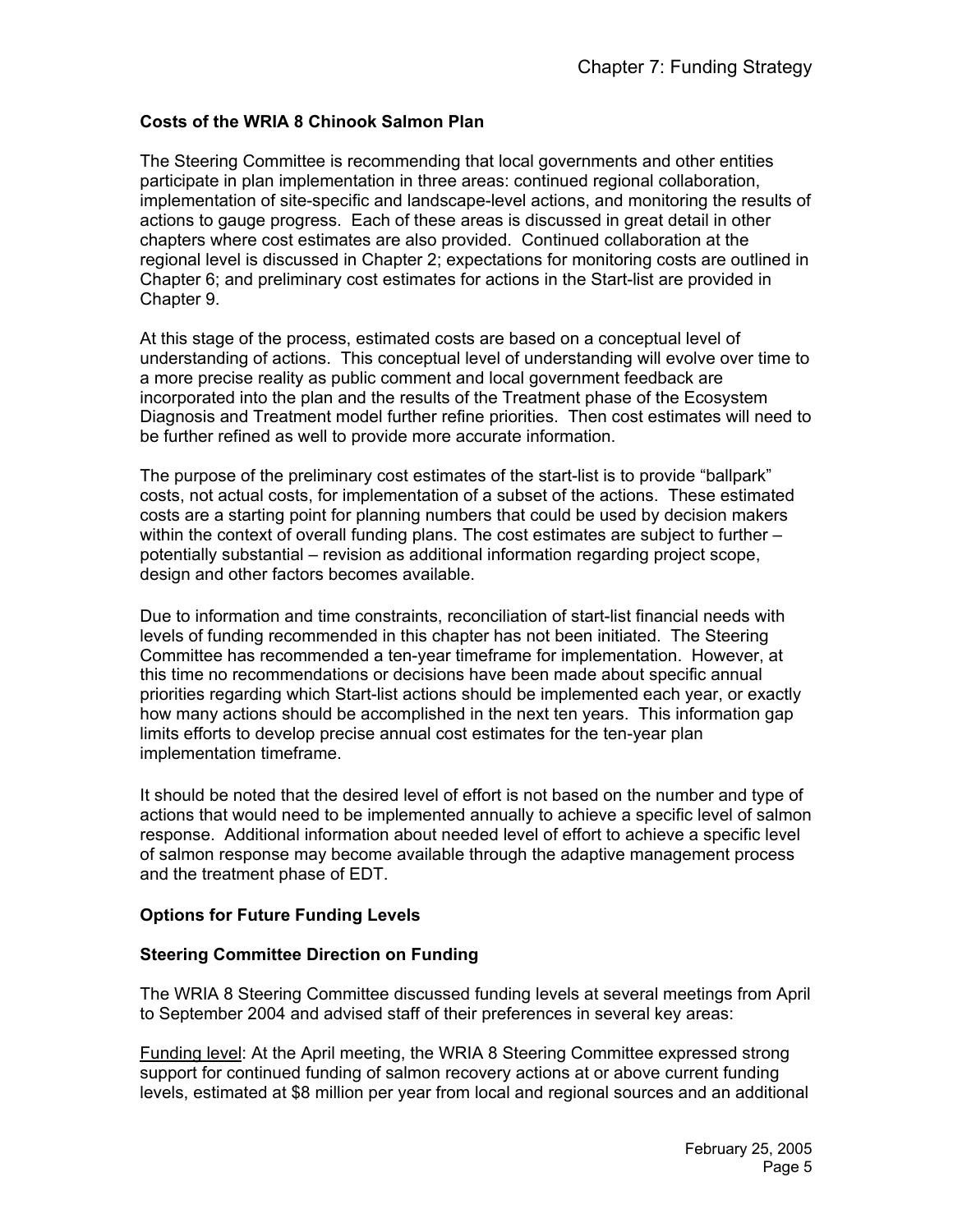\$2-3 million in state and federal sources. Three alternatives were developed and presented to the committee for their consideration, with funding levels equal to the current level ("base"), at thirty percent above this level ("base plus 30%"), and at fifty percent above this level ("base plus 50%"). After further analysis and discussion at subsequent meetings, the committee agreed to endorse the "base plus 50%" option, an alternative that equates to an annual funding target of \$17.3 million for salmon recovery activities in WRIA 8.

Funding sources: The Steering Committee has emphasized two priorities related to the sources of funding: protect the sources that are currently used for salmon recovery and increase the state and federal contribution of funding. With regard to the continuation of existing local and regional funding, the Steering Committee expressed concerns about the vulnerability of existing regional sources (in this context, those sources collected and distributed at a countywide or WRIA level). The most commonly used regional sources for capital projects in King County are the King County Conservation Futures Tax and the King Conservation District assessment. Regarding state and federal funding, the Steering Committee expressed strong support for increasing the level and sustainability of funding sources. The committee expressed particular interest in increasing WRIA competitiveness for state and federal grants and Corps of Engineers cost-sharing programs. While the Steering Committee discussion focused principally on the sources and levels of funding in current use for salmon recovery activities, several members expressed interest in broadening the analysis to include new and largely untried funding sources. One oft-cited example is the redirection of mitigation funds to high priority salmon projects through a "trading" or "banking" scenario.

Distribution: With regard to the role of these or other regional sources in the fundraising strategy, the committee expressed support for an approach that allowed the funding of regionally beneficial projects regardless of jurisdiction. Members acknowledged that some jurisdictions, particularly the smaller cities and unincorporated King County, might have difficulty paying for capital projects in their areas.

Timing: The Steering Committee has expressed strong support for a constant level of funding for the initial implementation phase (assumed at ten years), as contrasted with a strategy that provides more funding early in the implementation process. Members expressed particular interest in the dependability of a constant stream of funding, although some acknowledged the difficulties of predicting the funding decisions of future legislative bodies. It was also suggested that there be some bonding capacity built into the constant-stream strategy to address immediate needs, but that this be accommodated with a minor share of the total annual funding. In addition, committee members understood that there may be a ramp-up phase in the first few years as new funding sources are developed.

In-kind Contributions: As reflected in the discussion of Organizational Structure and Staffing in chapter 2, the Steering Committee is recommending and assuming that the current level of in-kind support provided by participants in the Plan development process will be maintained during the Plan implementation phase. This in-kind support has been critical during the Plan development phase, and would be a cost-effective resource to help meet the Steering Committee's desired level of effort for implementation and to augment the capacity of work that can be supported by shared staff. In order to sustain a desired level of effort, a reduction in such in-kind support would have to be made up by an increase in funding.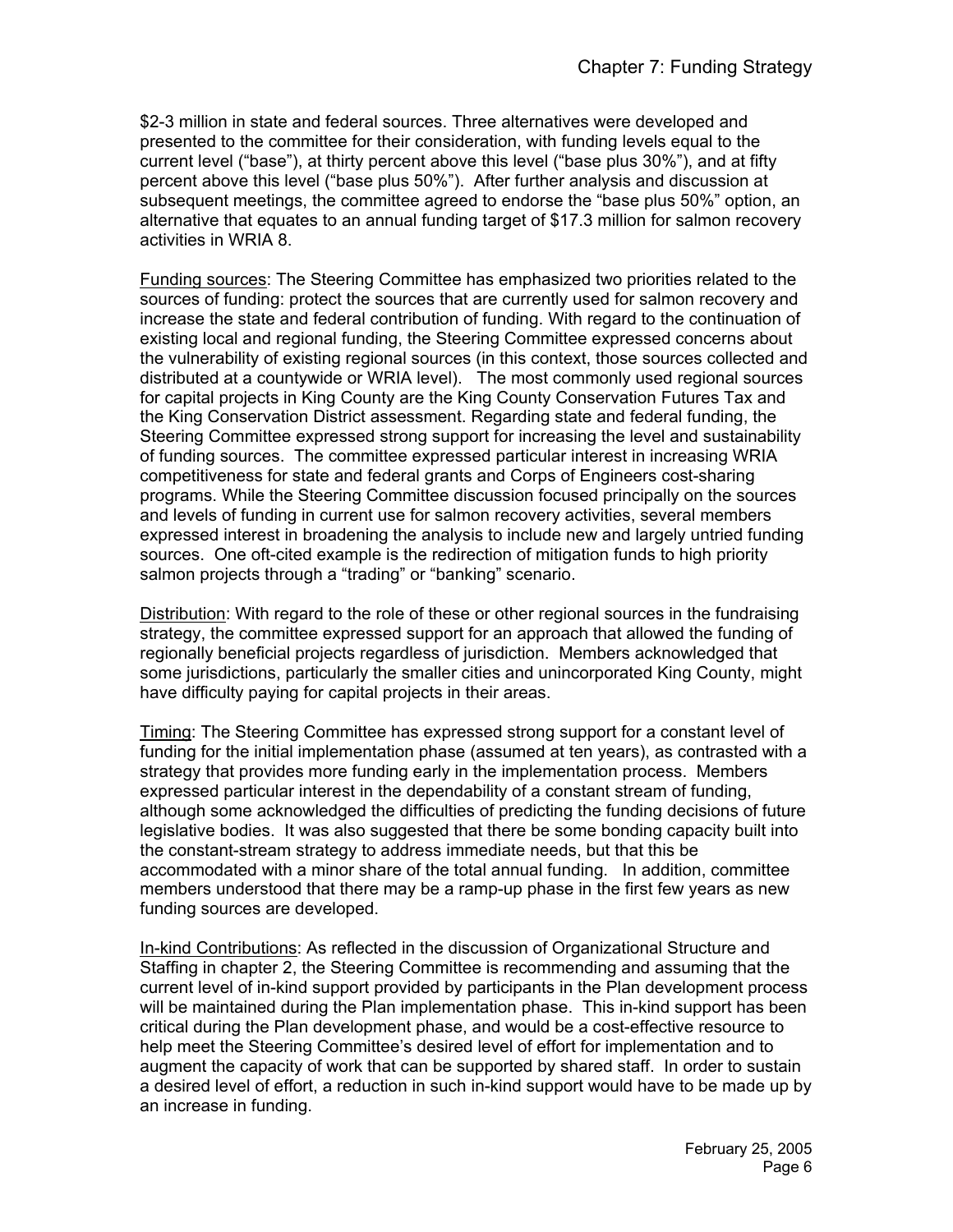## Comments Received During Public Review of the Plan:

Comments related to funding offered a range of ideas, many of which are tied to and covered in Chapter 8 on commitments of local governments. Other suggestions were to keep current funding in place, prioritize local programs to fund Plan implementation, reduce property taxes as an incentive to landowners to implement actions, and to accept charitable contributions.

## **Funding Options**

Based on the interests expressed by the Steering Committee members and research on funding alternatives, three options have been identified for further consideration. While organized by funding level – the primary driver in a fundraising strategy – they also differ in the sources used and the efforts to secure these sources. The funding level options are intended to roughly correspond to different levels of effort supporting implementation, with the increases in resources available from one option to the next roughly equating to an increased capacity for and pace of implementation. Note that the amounts by source are hypothetical and would vary annually and throughout the tenyear initial implementation period. It is possible that the funding levels identified in the options could be reached in other scenarios with different funding levels for individual sources. Implications for fundraising and financing are described in detail later in this chapter. It should be noted that each anticipated funding source would be applied as per the legal restrictions, authority, and discretion of the funding agency.

## **Option One: Base Level**

Characteristics: The focus of funding in this option is to maintain funding at current levels, although not necessarily with the current mix of sources. This option will appeal to those who feel that current levels of funding – and therefore effort – are either sufficient to meet needs or challenging enough to maintain into the future.

## Potential funding sources and amounts:

Federal (assumed at \$2.2 million/yr, 19% of total):

- Pacific Coastal Salmon Recovery Fund at \$700K/yr
- Corps of Engineers 1135/206 funding at \$500K/yr
- Misc. federal grants at \$1 million/yr

State: (assumed at \$1.2 million/yr, 10% of total):

- State share of SRFB funding at \$700K/yr
- Misc. state grants at \$500K/yr

Local/regional (assumed at \$8.2 million/yr, 71% of total):

- King Conservation District at \$660K/yr
- King County Conservation Futures Tax at \$2.5 million/yr
- Misc. regional grants at \$500K/yr
- Local surface water/drainage fees at \$3 million/yr
- Other utility fees and charges at \$1 million/yr
- Local current expense funds at \$500K/yr

Total funding level: \$11.6 million/yr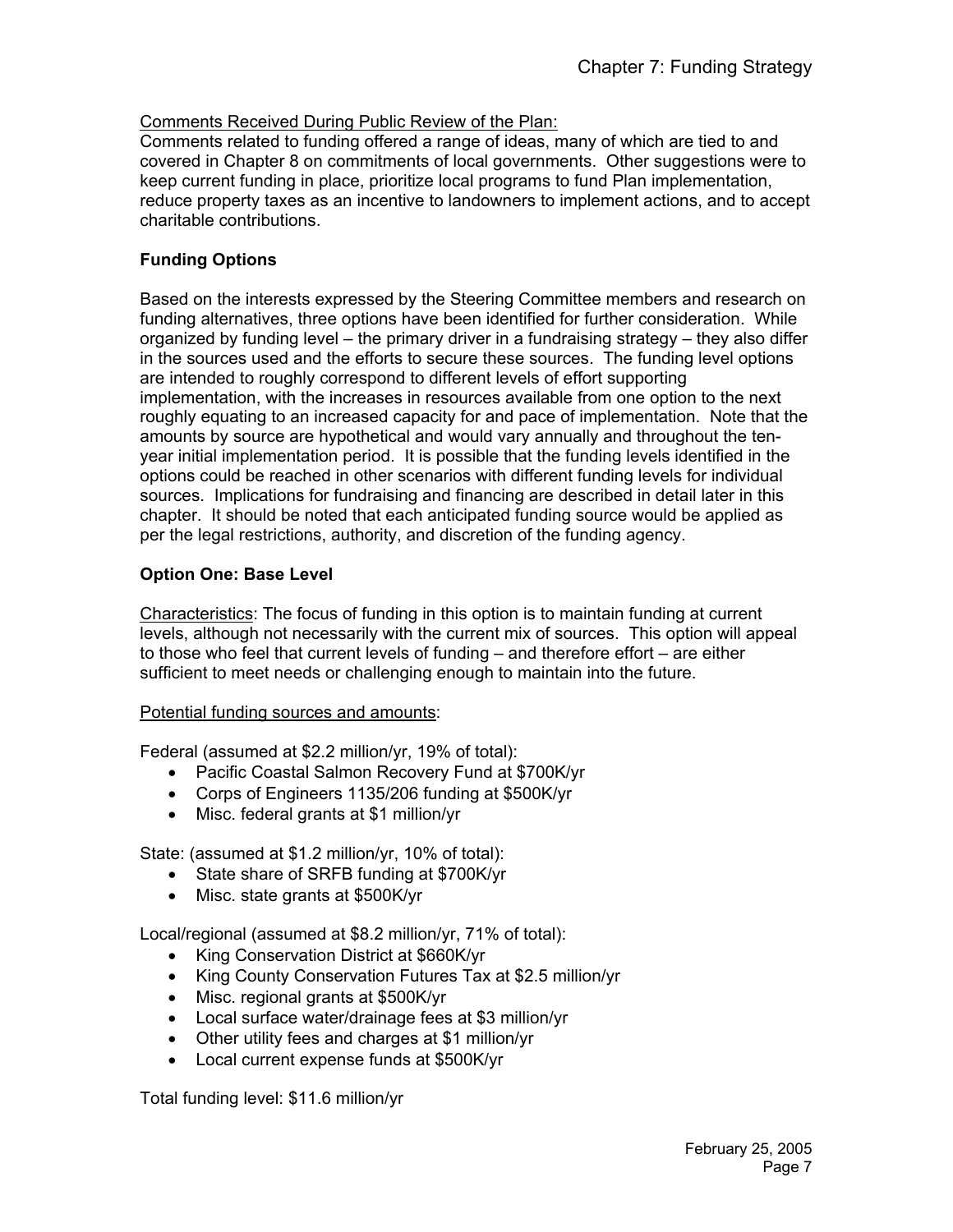## **Option Two: Base Level Plus 30%**

Characteristics: The focus of this option is to ensure sufficient funding for a substantial increase in capacity to implement the recovery plan. Existing funding sources continue to be available, are used to their capacity, and are supplemented through a more ambitious effort to raise state and federal funding and a new regional funding source. This option will be appealing to those who feel that a more ambitious pace of implementing the plan is desirable or necessary.

#### Potential funding sources and amounts:

Federal (assumed at \$3.2 million/yr, 21% of total):

- Pacific Coastal Salmon Recovery Fund at \$700K/yr
- **Corps of Engineers 1135/206 funding at \$1.5 million/yr** *(significant increase from current levels)*
- Misc. federal grants at \$1 million/yr

State: (assumed at \$1.2 million/yr, 8% of total):

- State share of SRFB funding at \$700K/yr
- Misc. state grants at \$500K/yr

Local/regional (assumed at \$10.7 million/yr, 71% of total):

- King Conservation District at \$660K/yr
- King County Conservation Futures Tax at \$2.5 million/yr
- Misc. regional grants at \$500K/yr
- **New regional source or sources at \$2.5 million/yr** *(new source)*
- Local surface water/drainage fees at \$3 million/yr
- Other utility fees and charges at \$1 million/yr
- Local current expense funds at \$500K/yr

Total funding level: \$15.1 million/yr

## **Option Three: Base Level Plus 50% (STEERING COMMITTEE PREFERRED)**

Characteristics: The focus of this option is to provide funding to allow a very significant increase in the capacity to implement the recovery plan across a wide range of capital and non-capital actions. Funding needs in this scenario greatly exceed the capabilities of existing and augmented sources and new and somewhat experimental sources must be evaluated as potential additions. This option will appeal to the most ardent supporters of salmon recovery.

## Potential funding sources and amounts:

Federal (assumed at \$4.2 million/yr, 24% of total):

- Pacific Coastal Salmon Recovery Fund at \$700K/yr
- **Corps of Engineers 1135/206 funding at \$2.0 million/yr** *(significant increase from current levels)*
- **Misc. federal grants at \$1.5 million/yr** *(significant increase from base and option two)*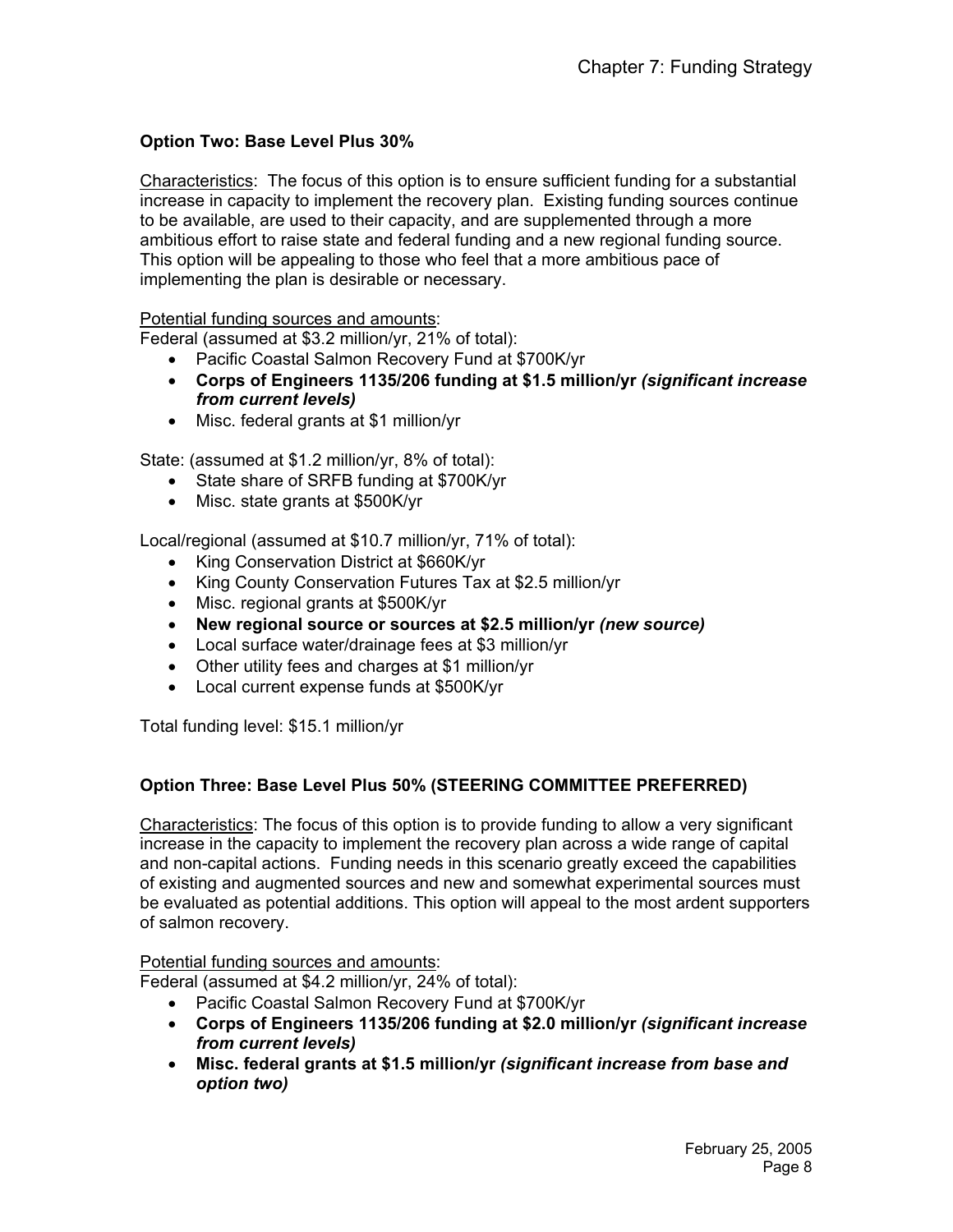State: (assumed at \$1.5 million/yr, 9% of total):

- State share of SRFB funding at \$700K/yr
- **Misc. state grants at \$800K/yr** *(significant increase from base and option two)*

Local/regional (assumed at \$11.6 million/yr, 67% of total):

- King Conservation District at \$660K/yr
- King County Conservation Futures Tax at \$2.5 million/yr
- Misc. regional grants at \$500K/yr
- **New regional source or sources at \$3.5 million/yr** *(new source at higher level than option two)*
- Local surface water/drainage fees at \$3 million/yr
- Other utility fees and charges at \$1 million/yr
- Local current expense funds at \$500K/yr

Total funding level: \$17.3 million/yr

## **Summary Table**

The following table summarizes the three options for funding and compares potential funding levels by source for each.

|                                       | <b>Option</b> |              |              |       |              |  |
|---------------------------------------|---------------|--------------|--------------|-------|--------------|--|
| <b>Source</b>                         | <b>Base</b>   | $Base + 30%$ |              |       | $Base + 50%$ |  |
| Pacific Coastal Salmon                | \$700,000     |              | \$700,000    |       | \$700,000    |  |
| Corps of Engineers                    | \$500,000     |              | \$1,500,000  |       | \$2,000,000  |  |
| <b>Federal Grants</b>                 | \$1,000,000   |              | \$1,000,000  |       | \$1,500,000  |  |
| <b>TOTAL FEDERAL</b>                  | \$2,200,000   | 19.0%        | \$3,200,000  | 21.2% | \$4,200,000  |  |
| <b>SRFB</b>                           | \$700,000     |              | \$700,000    |       | \$700,000    |  |
| <b>State Grants</b>                   | \$500,000     |              | \$500,000    |       | \$800,000    |  |
| <b>TOTAL STATE</b>                    | \$1,200,000   | 10.4%        | \$1,200,000  | 8.0%  | \$1,500,000  |  |
| King Conservation                     |               |              |              |       |              |  |
| <b>District</b>                       | \$660,000     |              | \$660,000    |       | \$660,000    |  |
| <b>KC Conservation Futures</b>        | \$2,500,000   |              | \$2,500,000  |       | \$2,500,000  |  |
| <b>Regional Grants</b>                | \$500,000     |              | \$500,000    |       | \$500,000    |  |
| <b>New Regional Sources</b>           | \$0           |              | \$2,500,000  |       | \$3,500,000  |  |
| Local SWM Fees                        | \$3,000,000   |              | \$3,000,000  |       | \$3,000,000  |  |
| Other Local Utility Fees              | \$1,000,000   |              | \$1,000,000  |       | \$1,000,000  |  |
| Local Current Expense<br><b>TOTAL</b> | \$500,000     |              | \$500,000    |       | \$500,000    |  |
| LOCAL/REGIONAL                        | \$8,160,000   | 70.6%        | \$10,660,000 | 70.8% | \$11,660,000 |  |
| <b>GRAND TOTAL</b>                    | \$11,560,000  |              | \$15,060,000 |       | \$17,360,000 |  |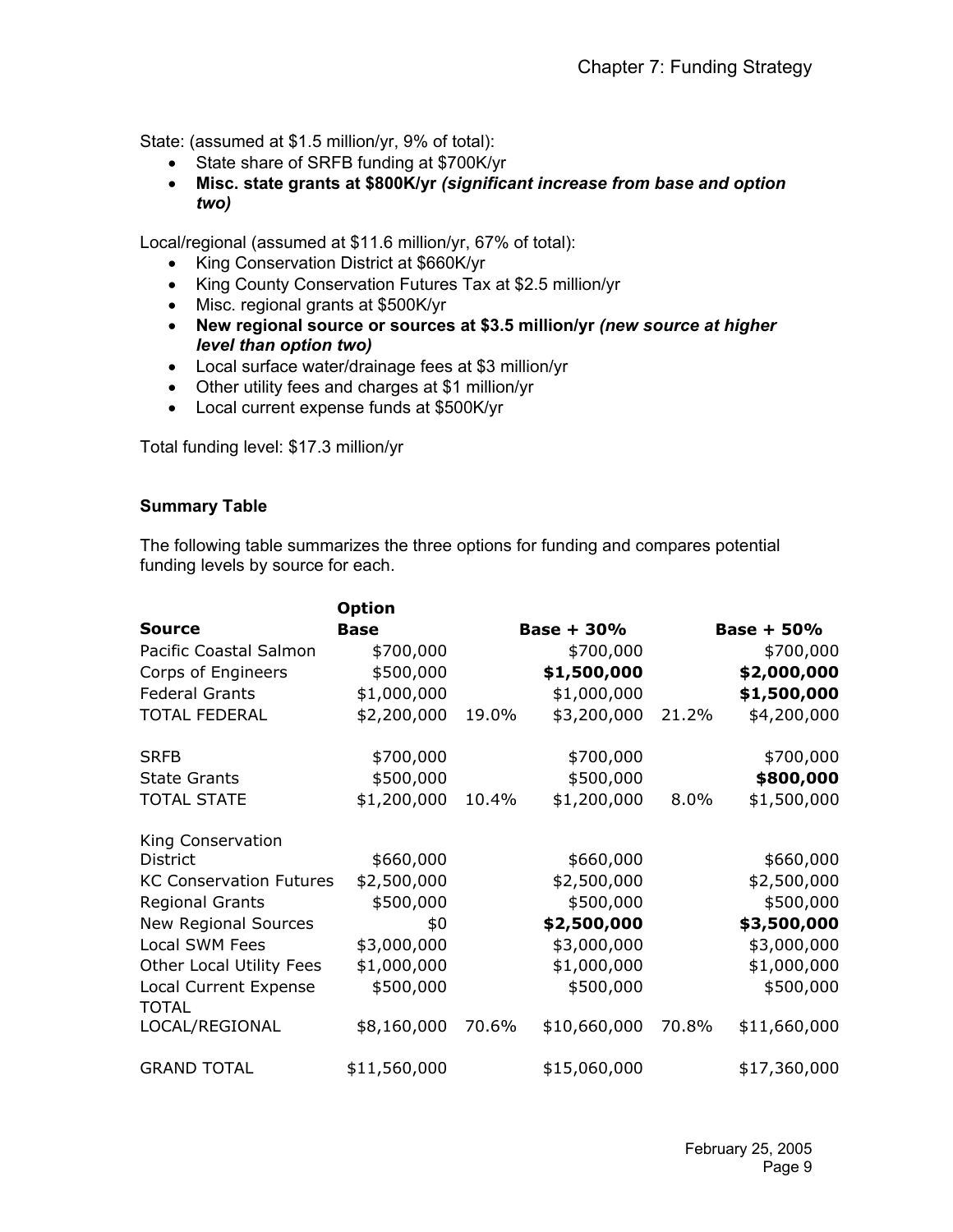## **Options Considered but Not Fully Developed**

The following options were considered but did not seem promising enough to warrant further consideration.

Funding at substantially less than the current base level: This alternative, while attractive in terms of fundraising, would be inconsistent with the direction of the Steering Committee to maintain the level of recovery activity at no less than the status quo.

Funding at more than 50% greater than current levels: While this option would be attractive to those wanting a more ambitious scope or pace to the recovery program, the level of funding and diversity of funding sources needed to sustain fundraising at this level appear to be infeasible in the current political and economic climate.

## **Capacity to Implement the WRIA 8 Plan at Various Funding Levels**

A key consideration for the WRIA 8 Steering Committee has been whether there is sufficient capacity to implement the recovery plan at the three funding levels under consideration. In order to evaluate the consequences of the funding levels on capacity, the following table was prepared. The table looks at three areas where local governments and other entities will be asked to consider commitments – continuing regional collaboration to implement the plan, monitoring for progress, and implementation of actions at both site-specific and landscape level. Note that the distribution of funding among activities is hypothetical only and should not be construed as a specific spending proposal.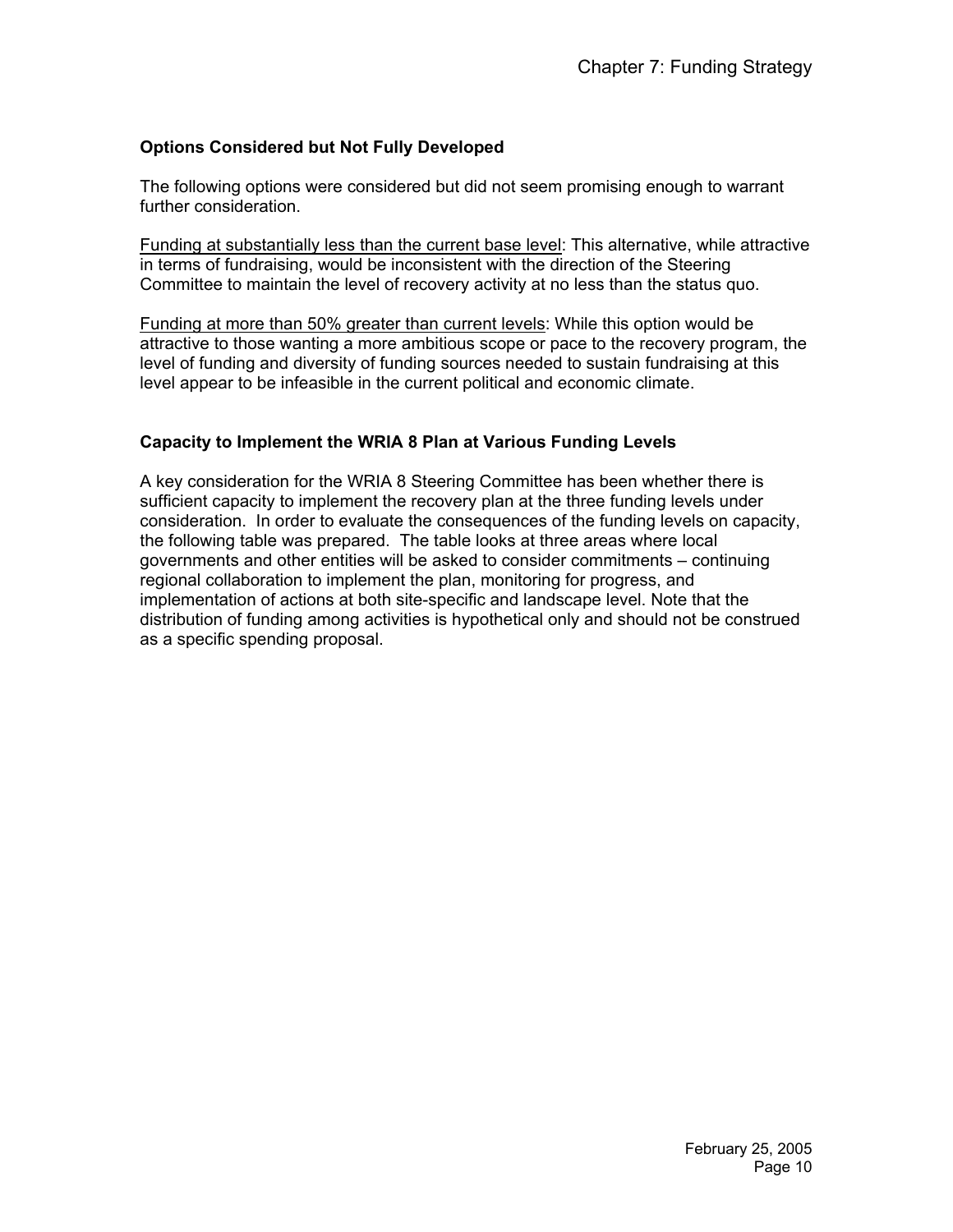# **TABLE 7-1: Capacity to Implement the WRIA 8 Plan at Various Funding Levels**

| <b>Regional Collaboration</b> |                                                     |                                                                              | <b>Monitoring</b>                                                                                                                |                                                                       | <b>Collaborative Habitat Actions</b>                                                                                                     |                                                                                                                                                                                                    | <b>Local/Independent Habitat Actions</b>                                                                                                                                            |                                                                                                                                                |                                                                                                                                                                             |
|-------------------------------|-----------------------------------------------------|------------------------------------------------------------------------------|----------------------------------------------------------------------------------------------------------------------------------|-----------------------------------------------------------------------|------------------------------------------------------------------------------------------------------------------------------------------|----------------------------------------------------------------------------------------------------------------------------------------------------------------------------------------------------|-------------------------------------------------------------------------------------------------------------------------------------------------------------------------------------|------------------------------------------------------------------------------------------------------------------------------------------------|-----------------------------------------------------------------------------------------------------------------------------------------------------------------------------|
| #                             | <b>Level of</b><br><b>Effort</b><br><b>Scenario</b> | <b>Shared</b><br><b>Staff</b>                                                | In-kind<br><b>Participatio</b><br>n                                                                                              | <b>Collaborat</b><br>ive<br><b>Monitorin</b><br>g                     | Local/<br>Independ<br>ent<br><b>Monitorin</b><br>$\mathbf{q}$                                                                            | <b>Site Specific</b><br><b>Projects</b>                                                                                                                                                            | <b>Other</b><br>(program-<br>matic)                                                                                                                                                 | <b>Site Specific</b><br><b>Projects</b>                                                                                                        | <b>Other</b>                                                                                                                                                                |
| $\mathbf 1$                   | Current:<br>@\$11.5M                                | 5 FTE<br>(funded<br>by ILA)<br>@\$500K<br>(including<br>overhead)            | [Forum,<br>Steering<br>Cmte, Staff<br>Cmte, Synth<br>Cmte, Tech<br>Cmte,<br>AMWG, PO<br>Cmte, LU<br>Cmte,<br>member<br>staffing] | @\$80K/yr<br><b>KCD</b>                                               | @\$553K/<br>yr<br>Seattle,<br>King<br>County,<br>USFWS,<br>Bellevue,<br>Mercer<br>Island,<br>Sno<br>County,<br>ACOE,<br>WDFW,<br>Others? | @\$5M/yr**<br>includes<br>@ 4+ SRFB<br>projs/yr (ave:<br>$$=214k/proj)$<br>@ 8+ KCD<br>projects/yr (ave:<br>\$74k/proj)<br>Sources: KCD,<br>SRFB, CFT,<br>ACOE, State<br>programs, ACOE,<br>others | @\$500-<br>750K/yr<br>Toward<br>Education<br>and<br>Stewardshi<br>p projects,<br>e.g.,<br>Salmon<br>Watchers,<br>Cedar<br>River<br><b>Naturalists</b><br>Various<br>fund<br>sources | @\$4M/yr<br>Toward site<br>specific<br>actions<br>whose costs<br>are<br>internalized,<br>e.g., drainage<br>CIPs, open<br>space<br>acquisitions | Cost not quantified<br>Toward broad actions<br>whose costs are<br>internalized, e.g.,<br>adoption and<br>enforcement of CAO/<br>Comp Plan, NPDES,<br>Shoreline Plans, etc., |
|                               |                                                     |                                                                              |                                                                                                                                  |                                                                       |                                                                                                                                          |                                                                                                                                                                                                    |                                                                                                                                                                                     |                                                                                                                                                |                                                                                                                                                                             |
| 2 <sup>1</sup>                | Base:<br>@\$11.5M                                   | 3 FTE<br>(6/30)<br>proposal)<br>@\$300K<br>$+$<br>negotiate<br>d<br>overhead | [Summit<br>Body,<br>Oversight<br>Body, Tech<br>Cmte, PO<br>Cmte, Staff<br>Cmte,<br>member<br>staffing]                           | @969K/yr<br>Distribution between<br>regional and local<br>funding TBD |                                                                                                                                          | @\$6.2M/yr**<br>Assumed ratio of site-specific to<br>programmatic (public education<br>and land use)*** TBD by<br>Oversight Body<br>Contributions from specific<br>sources TBD                     |                                                                                                                                                                                     | Maintained at<br>current level                                                                                                                 | Maintained at current<br>level                                                                                                                                              |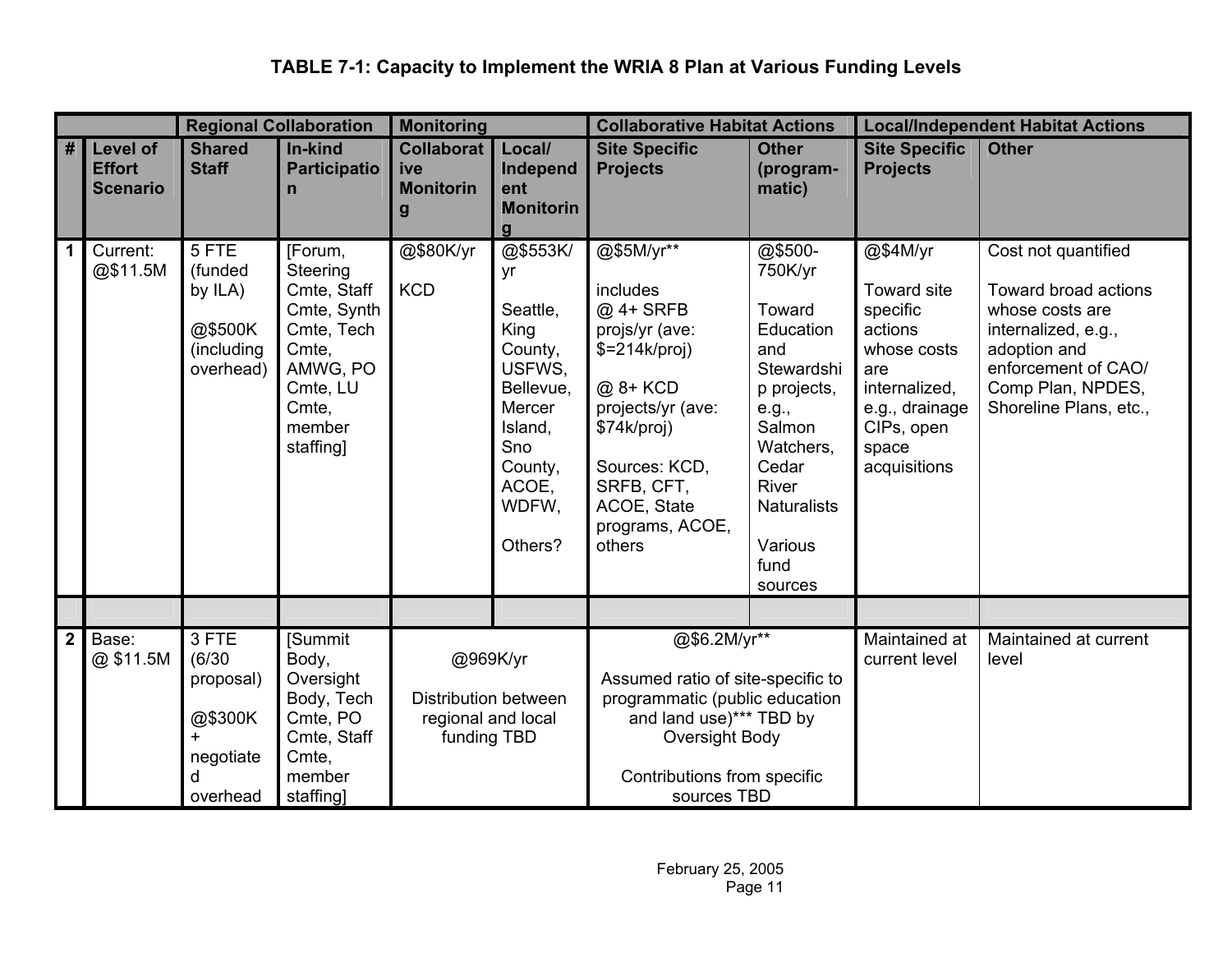|   |                                                             | <b>Regional Collaboration</b>                                                                |                                                                                                        | <b>Monitoring</b>                                                     |                                                                                                                      | <b>Collaborative Habitat</b><br><b>Actions</b>                                                                                                                                  |                                     | <b>Local/Independent Habitat Actions</b> |                                           |
|---|-------------------------------------------------------------|----------------------------------------------------------------------------------------------|--------------------------------------------------------------------------------------------------------|-----------------------------------------------------------------------|----------------------------------------------------------------------------------------------------------------------|---------------------------------------------------------------------------------------------------------------------------------------------------------------------------------|-------------------------------------|------------------------------------------|-------------------------------------------|
| # | Level of<br><b>Effort</b><br><b>Scenari</b><br>$\mathbf{o}$ | <b>Shared</b><br><b>Staff</b>                                                                | In-kind<br><b>Participatio</b><br>n                                                                    | <b>Collaborat</b><br>ive<br><b>Monitoring</b>                         | Local/<br>Independent<br><b>Monitoring</b>                                                                           | <b>Site</b><br><b>Specific</b><br><b>Projects</b>                                                                                                                               | <b>Other</b><br>(Program-<br>matic) | <b>Site Specific</b><br><b>Projects</b>  | <b>Level of Effort</b><br><b>Scenario</b> |
| 3 | Base +<br>30%:<br>@\$15.1<br>M                              | 3 FTE<br>@\$300K+<br>negotiated<br>overhead                                                  | [Summit<br>Body,<br>Oversight<br>Body, Tech<br>Comm, PO<br>Comm, Staff<br>Comm,<br>member<br>staffing] | @969K/yr<br>Distribution between<br>regional and local funding<br>TBD |                                                                                                                      | @\$9.8M/yr**<br>Assumed ratio of site-specific<br>to programmatic (public<br>education and land use)***<br>TBD by Oversight Body<br>Contributions from specific<br>sources TBD  |                                     | Maintained at<br>current level           | Maintained at current<br>level            |
|   |                                                             |                                                                                              |                                                                                                        |                                                                       |                                                                                                                      |                                                                                                                                                                                 |                                     |                                          |                                           |
| 4 | Base +<br>50%:<br>@\$17.3<br>M                              | 3.5 FTE<br>(Steering<br>Committee<br>9/22<br>proposal)<br>@\$350K+<br>negotiated<br>overhead | [Summit<br>Body,<br>Oversight<br>Body, Tech<br>Comm, PO<br>Comm, Staff<br>Comm,<br>member<br>staffing] |                                                                       | @1.853M/yr (Steering<br>Committee recommended<br>level)<br>Distribution between<br>regional and local funding<br>TBD | @\$11.1M/yr**<br>Assumed ratio of site-specific<br>to programmatic (public<br>education and land use)***<br>TBD by Oversight Body<br>Contributions from specific<br>sources TBD |                                     | Maintained at<br>current level           | Maintained at current<br>level            |

\*\* - Figures do not reflect any match provided from local sources, including O&M. Some fund sources (e.g., SRFB – 15%) require local match, some (e.g., KCD) do not. Local expenditures for some projects may exceed match requirements and therefore cover a larger share of overall project costs.

\*\*\* -Future "Other" collaborative actions could include those currently in place and others, e.g., watershed stewards, regional stormwater planning, training on low impact development techniques.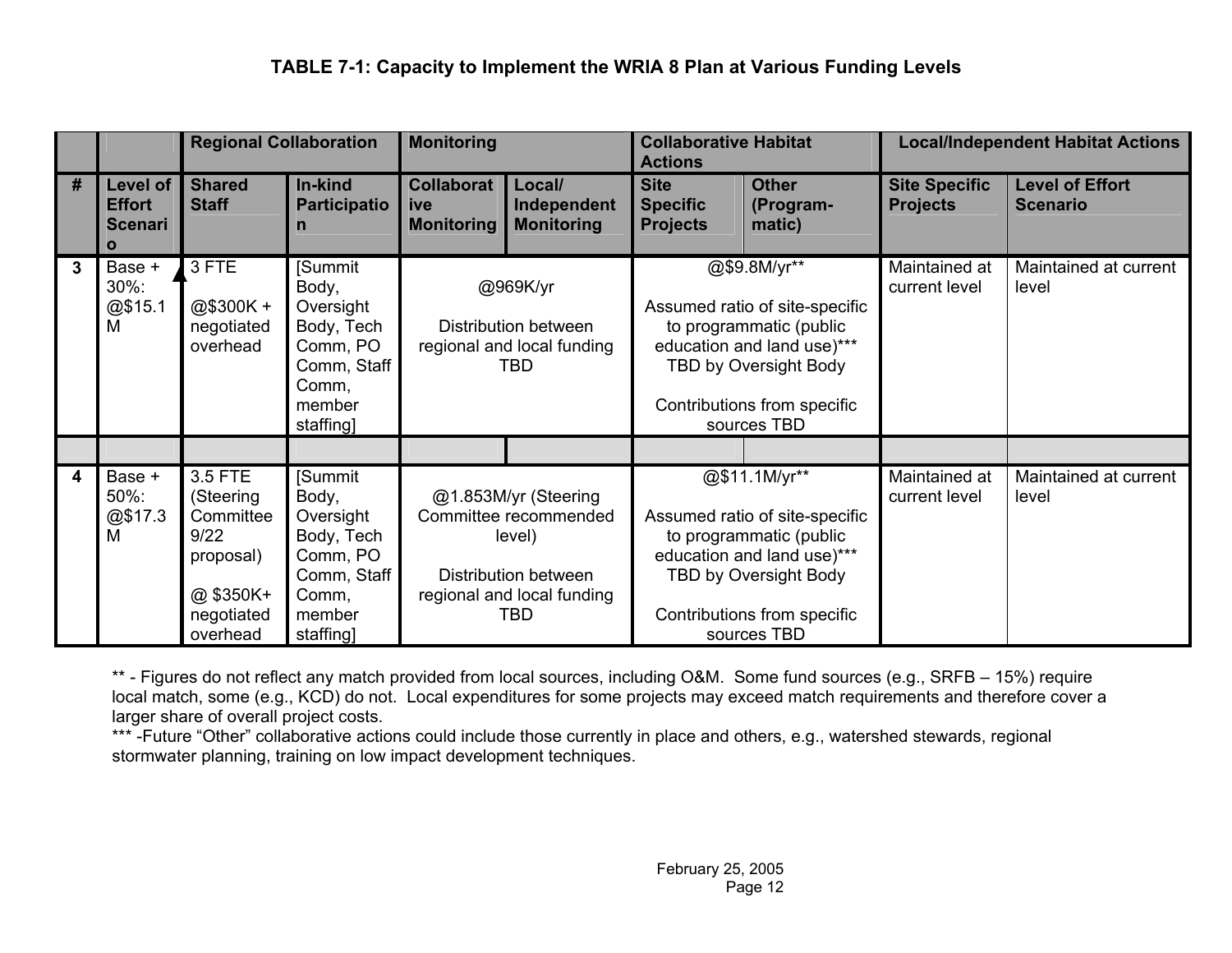Several conclusions can be reached based on this analysis:

The "base" funding level does not provide the capacity to fund plan needs at the desired level within the ten-year implementation period: The "base" level of funding would not provide adequate funding to meet the Steering Committee's desired level of effort with respect to collaborative organizational structure (see Chapter 2), monitoring program (see Chapter 6), and start-list actions.

"Base plus 30%" is a significant improvement but still falls somewhat short: Similar to the base scenario, above, the base plus 30% scenario would not fund the Steering Committee's desired level of effort with respect to a collaborative organizational structure, monitoring program, and collaborative implementation of start-list actions.

The "base plus 50%" level (the Steering Committee's preferred option) appears to provide funding at the Steering Committee's desired level of effort: As indicated in the table, this level would allow full funding of the monitoring program (see Chapter 6), shared staff at the level recommended by the Steering Committee in Chapter 2, and the most funding for carrying out collaborative habitat actions on the start-list.

## **Funding Challenges and Actions at the Preferred Funding Level (\$17.3 million per year)**

Execution of the funding strategy at a fifty percent increase over current levels will be very challenging for the WRIA 8 partners. As previously indicated, many of the sources in current use for salmon recovery activities are annually budgeted from discretionary sources, making them quite vulnerable to shifting government priorities and economic downturns. The challenge will be to execute a strategy that not only bolsters current sources but delivers new money from every level of government to the implementation of the recovery plan. The following discussion addresses the challenges and potential solutions at each level of government.

## **Federal Funding**

**Proposed Funding Level:** At the preferred funding level of \$17.3 million annually, the funding scenario discussed in this chapter projects an increase in federal funding from the current level of approximately \$2.2 million per year to \$4.2 million per year, a 90 percent increase.

## **Challenges**:

Maintaining Pacific Coastal Salmon Recovery funding in the face of some congressional opposition and "salmon fatigue": This five-state program is the dominant source of federal funding to Washington State salmon recovery efforts, contributing \$25-30 million annually (statewide) to habitat restoration and protection via grants through the Salmon Recovery Funding Board. As the largest account of its size in the relevant section of the federal budget, it has attracted some opposition from influential members of Congress. In addition, there is sentiment in Congress that after six years of funding the salmon problem should be wrapped up.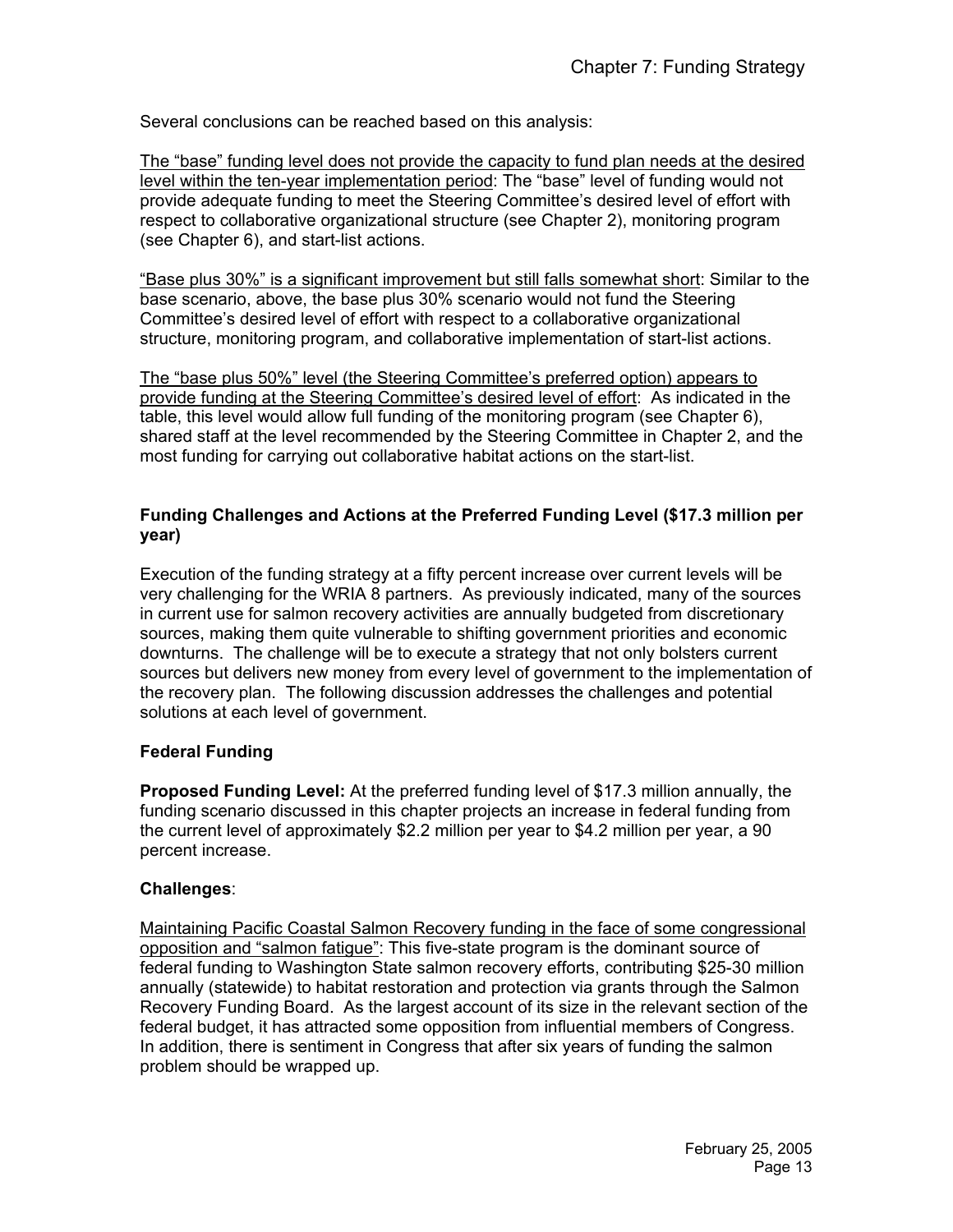Increasing and adding new federal sources: Although there have been attempts – some successful - to broaden the number of federal agencies that fund salmon recovery efforts in WRIA 8, particularly through EPA and US Fish and Wildlife Service grants and Corps of Engineers' restoration programs, these sources have been modest contributors to the overall funding effort thus far.

Moving the Corps of Engineers Lake Washington/Ship Canal study to completion and project construction: This protracted study will theoretically result in cost-sharing of a large group of restoration projects in the watershed at very favorable terms. The study has been repeatedly delayed by insufficient federal funding. Even with adequate funding, it will be a challenge to get the project authorized and begin construction funding for identified projects.

## **Proposed Actions**

#### **Increase commitments to lobbying for federal funding**

Coordinate and strengthen lobbying activities among WRIA 8 governments: Several of the governments in WRIA 8 – King County, Seattle, perhaps others already have representation in Washington, DC and actively lobby Congress and the administration on salmon funding issues. The effectiveness of these efforts will be increased if the participating governments cooperate on a common prosalmon funding message to be delivered by all of the lobbyists and elected officials. The shared staff proposal described in Chapter 2 includes support to coordinate such lobbying efforts.

Participate in regional and statewide lobbying coalitions: The Governor's office and statewide organizations such as the Northwest Indian Fisheries Commission are likely to play a prominent role in developing a common federal funding agenda and a coordinated lobbying strategy. Members of the Washington Congressional delegation are indicating that they will look more kindly on a coordinated budget request than on many individual pleas. WRIA 8 leaders should reach out to statewide advocates to identify areas of common interest and opportunities for cooperation on a federal funding strategy. In particular, it may be possible to offer additional support for statewide initiatives, such as continued funding of the Salmon Recovery Funding Board grant program, in return for state support for initiatives of particular interest to the WRIA 8 governments, such as completion and funding of the Lake Washington/Ship Canal study.

Increase the use of media and events to publicize successes: Publicity of salmon successes has been sporadic to date. Elected officials respond very favorably to recognition events and mass media and it would be useful to have a more systematic approach to publicizing the completion of projects and other favorable events. This could be accomplished through the development and execution of a common public relations program among the public affairs staffs of the larger WRIA 8 governments.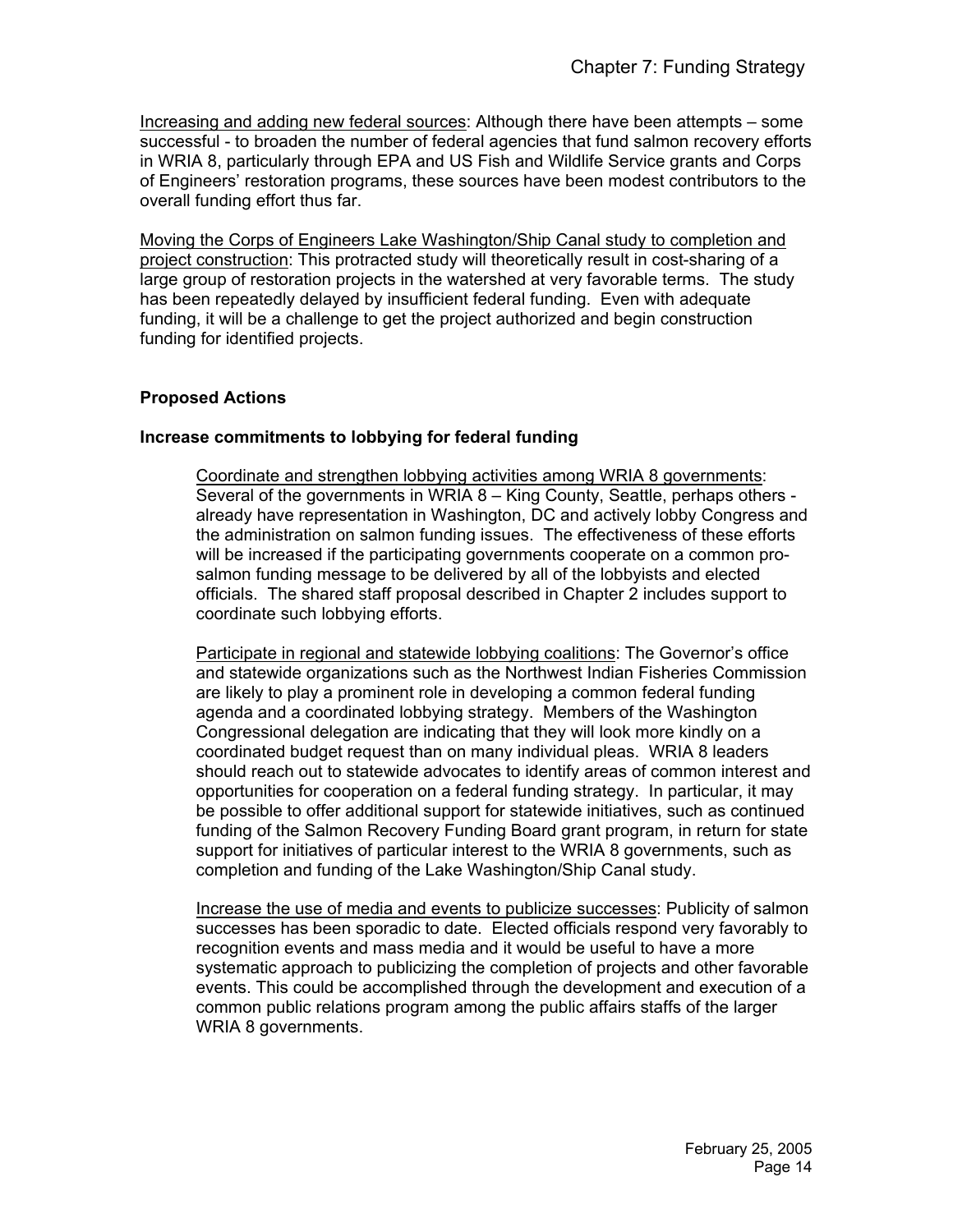## **Improve WRIA-wide grantwriting capacity**

Develop grantwriting capacity that can be focused on WRIA priorities: There are a wide range of federal grant programs that are suitable for funding of WRIA initiatives and an important ingredient for the success of the WRIA 8 funding strategy is increasing the number and success rate of grant applications. This will require additional grantwriting capacity, for example in the form of shared staff as suggested in the preceding discussion of staffing and organizational structure for Plan implementation.

Develop a mechanism to prioritize WRIA projects for use in WRIA grantwriting capacity: Once the WRIA capacity is increased, it will be necessary to develop a process to select which projects will be the focus of grantwriting efforts. Assuming that there are more ideas for what could be funded than there is funding capacity, WRIA leaders will need to develop criteria for ranking projects and a queue of projects awaiting attention. The rpeceding staffing proposal contemplates addressing this need through the Assistant to the Executive Director position and the Funding Coordinator position.

## **State Funding**

**Proposed Funding Level:** At the preferred funding level of \$17.3 million annually, the funding scenario discussed in this chapter projects an increase in state funding from the current level of approximately \$1.2 million per year to \$1.5 million per year, a 25 percent increase. As an alternative, creation of a new dedicated state funding source for salmon may allow an increase in the state share up to \$2.5 million<sup>1</sup>, more than double current levels, allowing a smaller increase in the local/regional share.

## **Challenges:**

Addressing the declining state share of total salmon funding, particularly for capital project grants: As federal and state contributions to salmon recovery have remained stable or increased in the last five years, state funding has decreased, particularly for grants to salmon projects. For instance, state funding for grants allocated through the Salmon Recovery Funding Board was cut 56% in the 2003-05 budget from 2001-2003 levels. Further cuts could endanger federal funding if Congress perceives a retreat at the state level in willingness to fund salmon recovery actions. If cuts are unavoidable, reducing funding for local project grants should be the last resort in cutbacks. Maintaining a high level of capital funding is vital in demonstrating progress on salmon recovery to the public and to other funding agencies.

Getting more state money to WRIA 8 projects and programs: As watershed plans are completed throughout the state, including throughout the Columbia Basin, competition for state project money is likely to increase. Due to early technical work and a strong interlocal partnership, the WRIA 8 governments have been quite successful in securing funds from the Salmon Recovery Funding Board. In order to increase the overall state

 $\overline{a}$  $1$  Assuming \$2 million per year from a new statewide salmon account and \$500,000 from current competitive sources.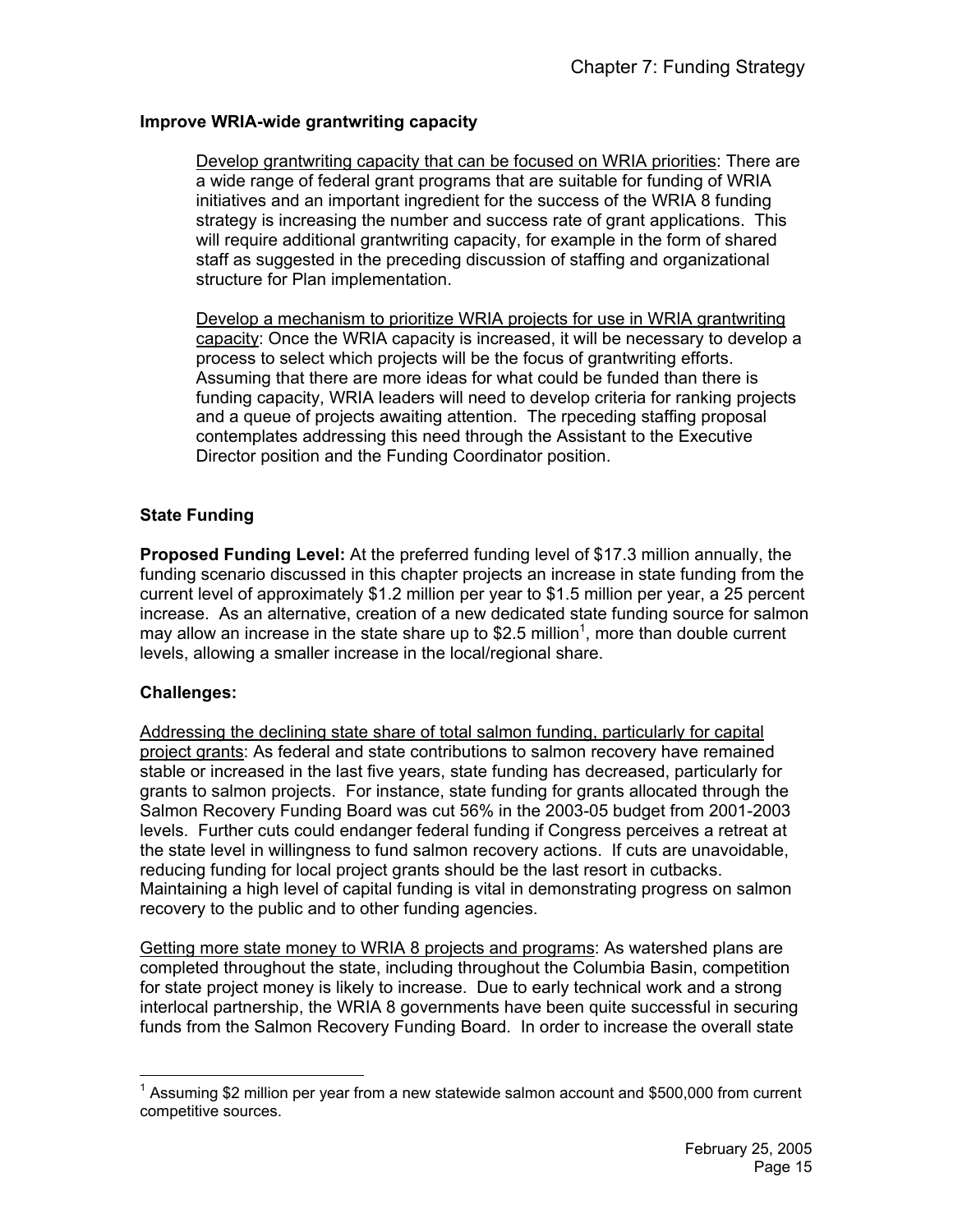share of funding, the partners will need to seek and secure new state grant sources as well as continue their success with SRFB funds.

#### **Proposed Actions**

#### **Increase commitments to lobbying for state funding sources**

Coordinate and strengthen lobbying activities, as described under federal funding: Just as with federal funding, the prospects for state funding will be much improved by:

- Coordinating the work of WRIA 8 lobbyists;
- Developing a coordinated WRIA 8 budget request;
- Participating in lobbying coalitions with a salmon focus;
- Publicizing successful results.

#### **Support new dedicated state sources of funding for salmon recovery**

Work with other salmon advocates to develop a proposal for a new statewide revenue source: New state funding will probably require new state funding sources for salmon. The forces that have resulted in long-term erosion in state funding for salmon recovery – competing priorities, "salmon fatigue" among legislators, and state budget deficits – are likely to continue and make it very difficult to raise additional state money on a sustained basis from existing sources. While the WRIA 8 governments may be able to implement a watershed recovery plan without additional state funding, most of the local governments in the Puget Sound region and statewide cannot due to limited local resources. Achieving recovery across the region and the state will probably require a new statewide salmon funding source. In all likelihood, this source would be voter approved, focused on salmon and other environmental needs, supported by tax revenues, and would need to be supported by key agencies, organizations, and business interests.

WRIA 8 governments have a special role to play in establishment of a new source. With so much of the state's population and tax base within WRIA 8 jurisdictions, leadership from WRIA 8 officials will be important and may be essential to the passage of a new funding source in the legislature and at the polls. Next steps include forming a WRIA 8 delegation to meet with other regional and state leaders to discuss the amount on money to be raised, revenue sources, procedures for enactment of the sources, and distribution of funds. It seems likely that the Shared Strategy will support and provide a venue for these discussions.

Assist with the implementation of the strategy: Passage of a new statewide funding source would be a complex political process and may involve an initiative to the legislature, a signature-gathering effort, a campaign to develop support from the legislature, and a public campaign should the legislature fail to enact the proposed measure. It would be vital to have WRIA 8 support for many of these activities.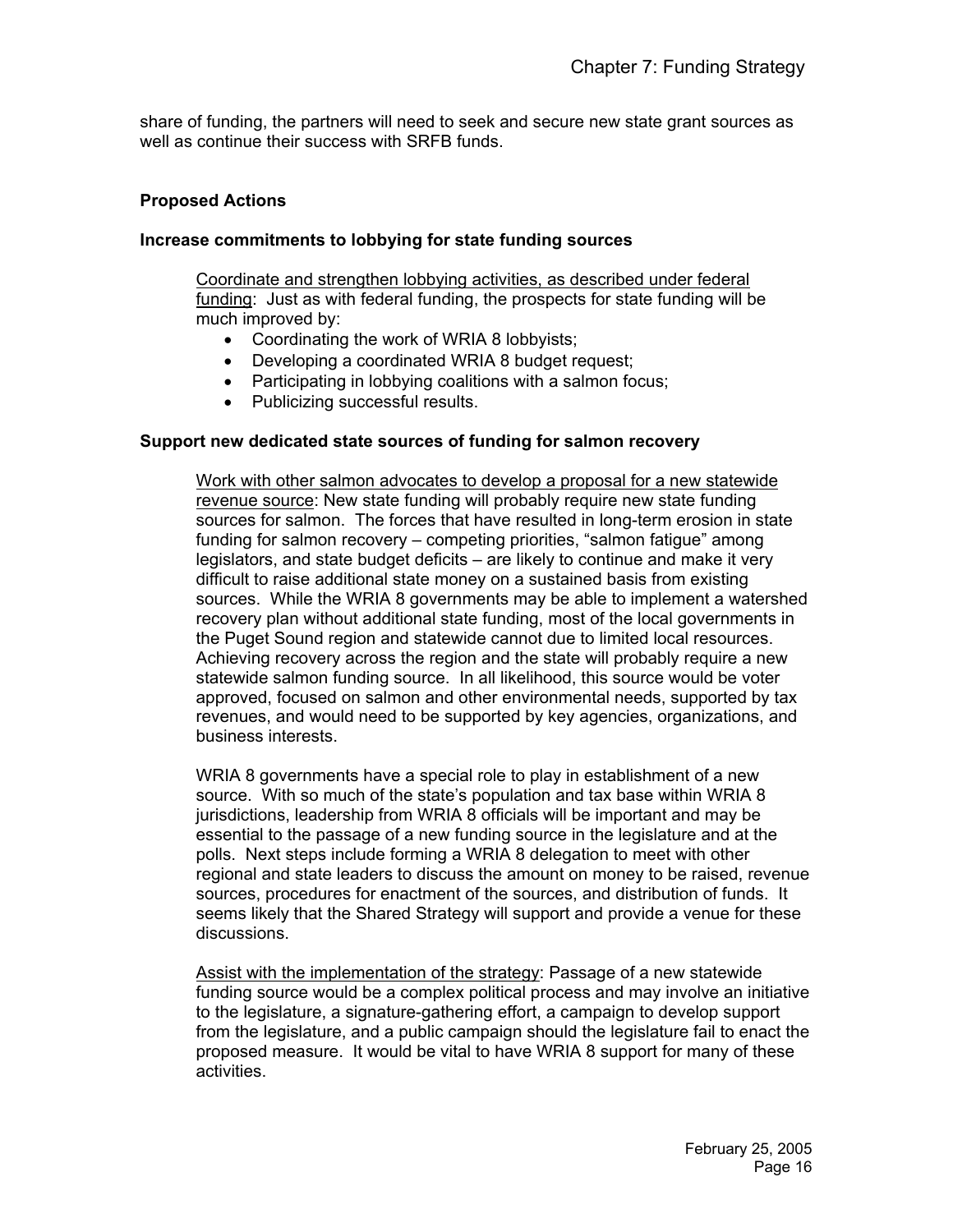#### **Increase grant-writing capacity**

#### Improve grantwriting capacity, as describe under federal funding

Seek grants from a wider range of state sources: There are a wide variety of state grant programs that may be appropriate for implementing portions of the WRIA 8 plan, including the Public Works Trust Fund and Centennial Clean Water Fund programs, that are not directly salmon focused but may be appropriate for habitat and water quality improvements identified in the plan. Diversifying the pursuit of grant funding beyond the typical salmon sources is likely to improve dependability as well as the amount raised because it will smooth out the cyclical rise and fall of program funding levels that is common among state funding sources.

## **Local/Regional Funding**

**Proposed Funding Level:** At the preferred funding level of \$17.3 million annually, the funding scenario discussed in this chapter projects an increase in local/regional funding from the current level of approximately \$8.2 million per year to \$11.7 million per year, a 43 percent increase. As an alternative, creation of a new dedicated state funding source for salmon may allow an increase in the state share to \$2.5 million per year. Assuming a corresponding offset in local/regional funding, the future local/regional share would be projected at \$10.6 million, an increase of 29% from current levels.

#### **Challenges:**

Improving the dependability of local and regional salmon funding: As with state and federal funding, the majority of local and regional funding available for salmon projects and programs in WRIA 8 in recent years has come from annual budget appropriations from broadly focused environmental sources and not dedicated salmon funding. As a consequence, local and regional funding is subject to the variability in revenue streams, competing environmental and other priorities, and shifts in political support that are common to local government programs. Several sources are particularly vulnerable: the King Conservation District assessment that will sunset in 2005, the Conservation Futures Tax program that is increasingly in demand for forest conservation and urban land protection needs, and city and county current expense budgets that are under very tight pressures.

Increasing the amount of funding available for salmon projects and programs: As indicated above, the initial assumption about how the "base plus 50%" level is achieved assumes an increase of 43% in local and regional funding. Performance at this funding level for the ten-year initial period of plan implementation will require a very high level of success with existing funding sources (general funds, utility fees, Conservation Futures, KCD) as well as new sources yet to be identified, all sought and supported through an organized, disciplined fundraising strategy.

Supporting WRIA 8 coordination and projects while new sources are in development: It is likely that any long-term fundraising strategy for WRIA 8 will take time to implement, particularly if there are new funding sources that require legislative or voter approval. In the meantime, some of the sources that have been particularly helpful in supporting the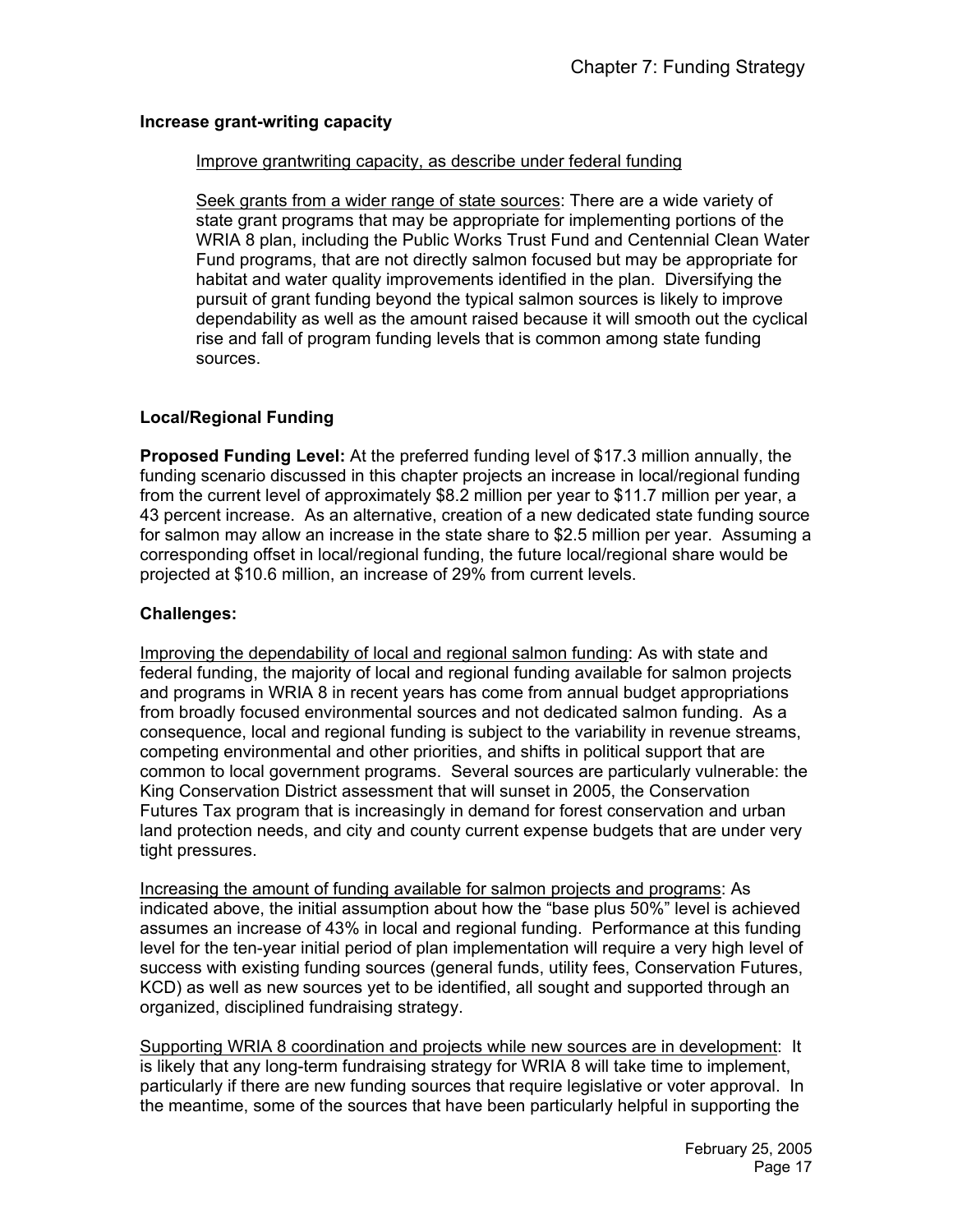development of the WRIA 8 plan – the interlocal agreement and KCD assessment – are scheduled to sunset. An interim funding strategy is needed to maintain momentum in the first couple of years of plan implementation.

## **Proposed Actions**

#### **Increase the amount and dependability of local and regional funding**

Establish policies and agreements to dedicate existing local and regional sources to WRIA 8 priorities on a continuing basis: While it is difficult for local governments to make multi-year funding commitments within the constraints of annual or biannual budget processes, it may be possible to negotiate non-binding agreements and policy statements for sources such as the Conservation Futures Tax or utility tax revenues that would serve as a statement of intent to spend these funds in the future. Presuming that there will be some level of federal assurances associated with approval of the Puget Sound recovery plan, these policy commitments, while not as persuasive as cash commitments, would help build the case on the certainty of funding. Policy statements are within the purview of the government administering the funding source (the King County Council for the CFT) while interlocal agreements would require the approval of multiple governments, a more complex process that is probably only warranted when trying to commit a variety of local agencies to apply their own funding to a collective goal.

Evaluate new regional sources of funding for salmon projects and programs across multiple WRIA's: The surest fix to shortcomings in the amount and dependability of existing local and regional funding sources for salmon is to enact a new dedicated source expressly for salmon recovery purposes. Unfortunately, this is far easier said than done. At the moment, state authority for multi-jurisdictional actions is sharply constrained to a variety of utility and service districts, none of which are a good fit with salmon recovery actions. A customized "salmon recovery district" authority would require approval of the authority in the legislature followed by a local tax vote, almost certainly a public vote on a ballot measure. While this is a daunting prospect politically, a "salmon recovery district" offers the potential of a large dedicated revenue stream, flexible geographic scope, and customized funding criteria that would make it ideal for implementation of the local responsibilities in the recovery plan. If pursued at a substantial funding level, it could supplant many of the existing local sources and greatly improve the dependability of local implementation.

If a new regional tax measure is determined to be a priority for the WRIA 8 governments, there are important strategic considerations about whether it should be pursued in addition to or as a substitute for a new state tax measure. It is unlikely that a state source would provide a dependable yield of more than \$2-3 million annually, meaning that the ideal situation would be to have a base level of current sources, a new statewide funding source, plus a new regional source. However, this scenario assumes two tax votes in the central Puget Sound area when even one seems ambitious. The alternative of a regional tax measure without a statewide measure does little for salmon recovery beyond the bounds of the new district, a drawback in terms of ESA coverage and assurances and delisting, which can only happen at the Puget Sound region scale.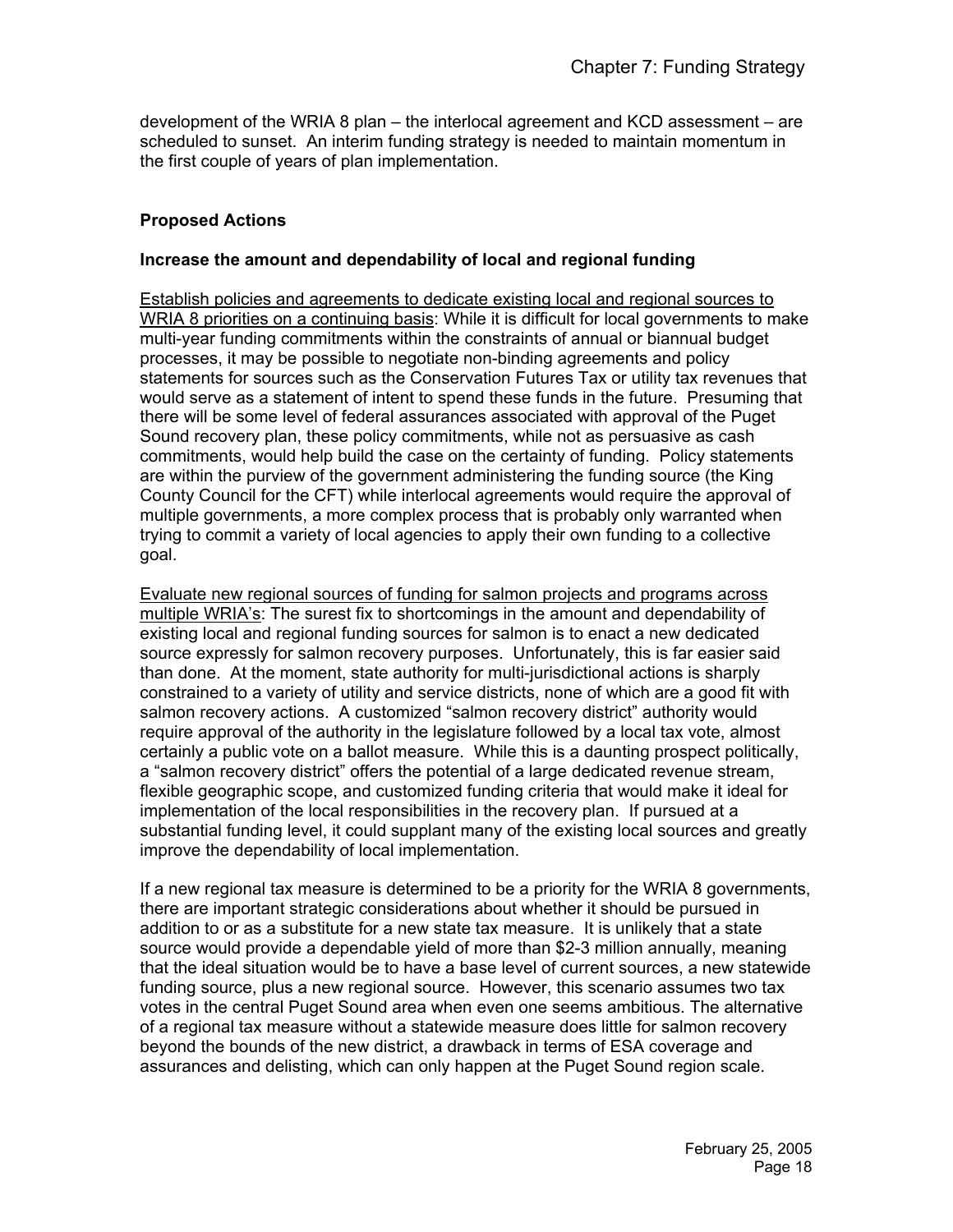The next step in consideration of this issue should be to engage in discussions with officials from other WRIA's within the central Puget Sound area to determine if there are similar interests and needs among their leadership.

#### **Implement an interim strategy for funding of WRIA 8 efforts**

Reauthorize the KCD assessment as an interim source: The King Conservation District assessment sunsets in 2005. It is one of the few sources available to support interjurisdictional activities in WRIA 8 and has been useful in supporting coordination and projects on behalf of the WRIA 8 partners. The KCD assessment is a per-parcel property tax that is approved by the King County Council. It is important that this source be renewed for at least three years to ensure that a basic level of capacity is retained while a new set of sources are in development.

Renew the interlocal agreement (ILA) to ensure continuity in WRIA coordination and implementation of the plan: In 2000, King County, Snohomish County, and 25 cities in the counties negotiated and signed an interlocal agreement to cost-share the development of the WRIA 8 recovery strategy. Funding under the agreement has been used to support the development of the recovery plan, coordination and staffing of the WRIA 8 Steering Committee and Forum, scientific analyses, and public outreach. The five-year term of the original agreement is scheduled to expire at the end of 2005. In order to fund projects and programs until new funding sources are in place, it would be sensible to renew the ILA under the same terms for at least two years.

#### **Next Steps**

The implementation of the funding strategy identified in this chapter will require that WRIA 8 leaders and staff proceed immediately on two tracks, one internal to WRIA 8 and the second with other watershed leaders around Puget Sound.

Actions within WRIA 8

- 1. Confirm the costs of implementing capital and non-capital actions for the start-list
- 2. Begin discussions about renewal of the interlocal agreement with particular attention on the first few years of plan implementation.
- 3. Support salmon funding in local government budget processes.
- 4. Increase staff-level capacity for developing and pursuing funding sources, e.g., building grantwriting capacity.
- 5. Develop a coordinated lobbying strategy, including WRIA 8 priorities for state and federal funding.

Actions with Other Watersheds

- 1. Continue discussions with neighboring WRIAs about the desirability and feasibility of a new regional funding source for salmon.
- 2. Continue discussions with Shared Strategy and other regional and statewide salmon advocates about a new statewide source of salmon funding.
- 3. Develop policy language that will commit funding from current sources (CFT, utility fees, KCD) to salmon recovery on a continuing basis for all King County WRIAs.